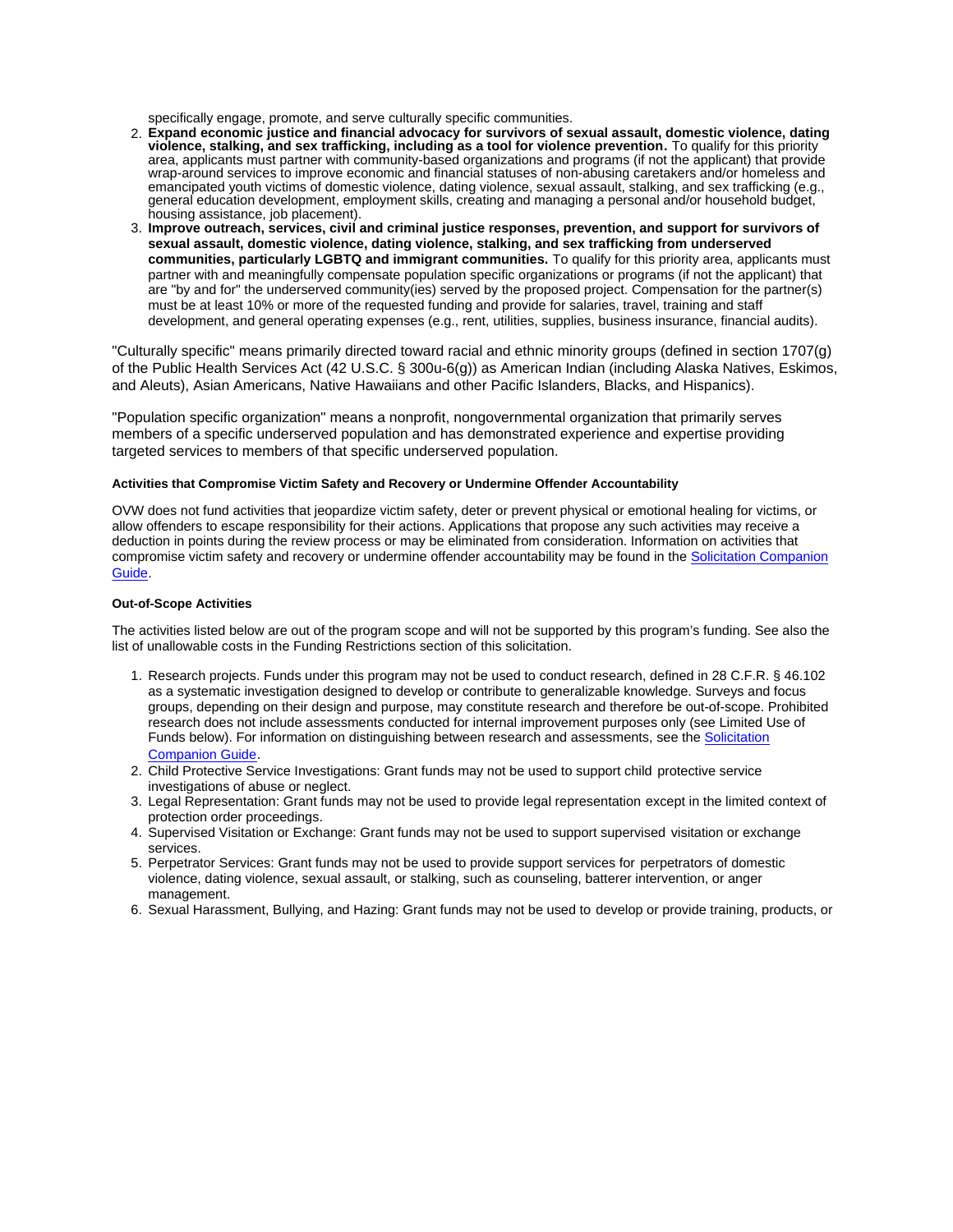12. Service Area: Grant funds may not be used to conduct or support regional or statewide activities or projects.

Applications that propose activities deemed to be substantially out-of-scope may receive a deduction in points during the review process or may be eliminated from consideration.

## **Limited Use of Funds**

Grantees may use up to three percent of grant award funds to assess their work for internal improvement purposes only, such as by convening a listening session to identify service gaps in the community or surveying training participants about the quality of training content and delivery. Applicants considering such assessments must refer to the OVW research decision tree in the Solicitation Companion Guide to ensure that the activity does not qualify as human subjects research. The [Solicitation Companion Guide](https://www.justice.gov/ovw/resources-applicants) also provides additional information on federal requirements related to research, assessments, and surveys.

### **Activities Requiring Prior Approval**

Recipients must receive prior approval before using grant funds to support surveys, whether conducted as part of a program or needs assessment, or for any other purpose. Prior approval is necessary to determine whether the activity is within the scope of the award and meets the requirements of the Paperwork Reduction Act (see the [Solicitation](https://www.justice.gov/ovw/resources-applicants)  [Companion Guide](https://www.justice.gov/ovw/resources-applicants) for more information).

#### **Federal Award Information**

#### **Solicitation Categories**

This solicitation does not include Solicitation Categories.

**Awards, Amounts and Durations** 

**Anticipated Number of Awards**  11

**Anticipated Maximum Dollar Amount of Awards**  \$500,000.00

**Period of Performance Start Date**  10/1/22 12:00 AM

**Period of Performance Duration (Months)**  36

**Anticipated Total Amount to be Awarded Under Solicitation**  \$5,500,000.00

#### **Availability of Funds**

All awards are subject to the availability of appropriated funds and any modifications or additional requirements that may be imposed by law. There is no guarantee that funds will be available in the future. OVW may elect to make awards in a future fiscal year for applications submitted under this solicitation but not selected for FY 2022 funding, depending on the merits of the applications and the availability of funding.

#### **Types of Awards**

Awards will be made as grants.

## **Award Period and Amounts**

 months of project activity, and the total "estimated funding" on the SF-424 must reflect 36 months. OVW anticipates that The award period is 36 months. Budgets must reflect 36 the award period will start on October 1, 2022.

This program typically makes awards up to \$500,000. OVW estimates that it will make up to 11 awards for an estimated \$5,500,000.

Awards under this program for FY 2022 will be made for up to \$500,000 for the entire 36 months.

OVW has the discretion to make awards for greater or lesser amounts than requested and to negotiate the scope of work

Page 7 of 31 O-OVW-2022-171033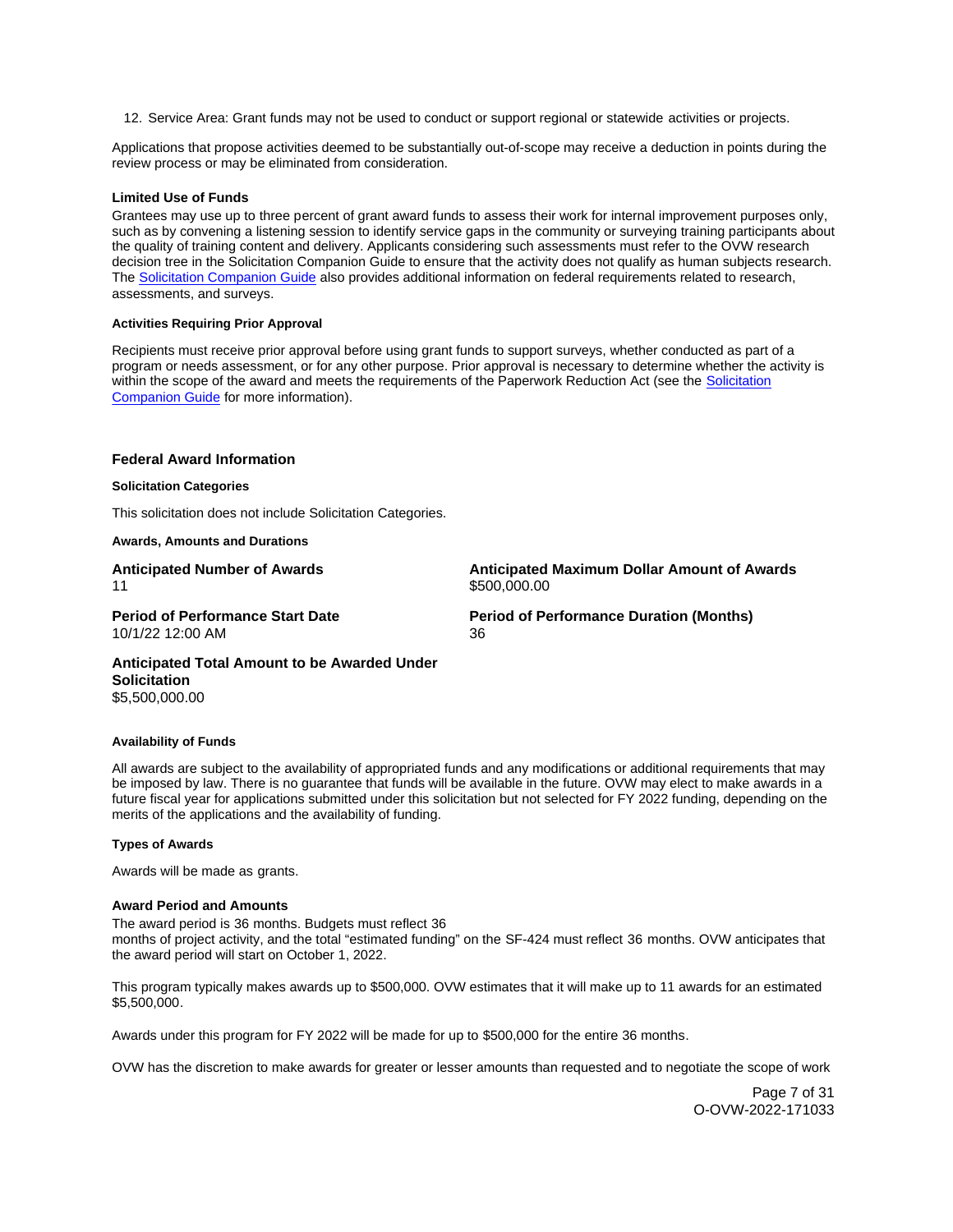and budget with applicants prior to making an award.

# **Types of Applications**

In FY 2022, OVW will accept applications for this program from the following:

**New:** Applicants that have never received funding under the CYEM program or whose previous funding under the CYEM program expired on or before April 11, 2021.

**Continuation:** Applicants that have an existing or recently closed (after April 11, 2021) award under the CYEM program. Continuation funding is not guaranteed.

Recipients of CYEM funding in FY 2020 or FY 2021 are NOT eligible to apply as the lead applicant or as a partner/subrecipient on an FY 2022 CY proposal. Likewise, an organization that is a partner/subrecipient on an FY 2020 or FY 2021 CYEM award is not eligible to apply as the lead applicant or as a partner/subrecipient on an FY 2022 CY proposal.

**Note:** Current grantees with a substantial amount of unobligated funds remaining (50 percent or more of the previous award) as of March 31, 2022 without adequate justification may not be considered for funding or may receive a reduced award amount if selected for funding in FY 2022.

## **Mandatory Program Requirements**

Applicants that receive funding under this program will be required to engage in the following activities:

- 1. OVW-sponsored training and technical assistance (TTA).
- 2. OVW may conduct a program assessment or evaluation necessitating grantee involvement. Therefore, recipients may be expected to dedicate some OVW-funded time and resources to participating in an assessment or evaluation.
- 3. Create or expand a coordinated community response (CCR) team to oversee and guide project activities. The CCR must meet regularly to design a strategic plan, discuss project goals and activities, review successes and challenges, and ensure project activities are coordinated across the community served.
- 4. Provide crisis intervention for children, youth, and community members at all educational, outreach, and training events not specifically targeted to first responders or allied professionals.
- 5. Engage in a planning phase prior to project implementation. The planning phase is generally six months for new grantees and three months for continuation grantees. To complete the required planning activities, recipients will have access to \$75,000 of the total award funding.

# **New grantees:** During the planning phase, **new grantees** must:

- A. Conduct a limited community strengths and needs assessment.
- B. Develop a strategic plan for implementing project activities. The activities in the strategic plan must include all project partners and be submitted to OVW for review and approval.
- C. Submit recipient and project partners' policies related to securing background checks of staff and volunteers who interact with children, youth, and vulnerable young adults; client confidentiality; parental consent; mandatory reporting; and information sharing between CCR members and project partners. If no policies exist, the policies must be developed and submitted to OVW.

## **Continuation grantees:** During the planning phase, **continuation grantees** must:

- A. Revise and update the initial strategic plan to reflect the continuation project. The activities in the strategic plan must include all project partners and be submitted to OVW for review and approval.
- B. Submit any **new** project partner's policies related to background checks of staff and volunteers who interact with children, youth, and vulnerable young adults; client confidentiality; parental consent; mandatory reporting; and information sharing between CCR members and project partners. If no policies exist, the policies must be developed and submitted to OVW.

In addition, applicants receiving funding under this program will be required to engage in the following activities for the specific purpose area the proposed project will address:

#### Purpose Area 1

Services and Training to Address Children Exposed to Domestic Violence, Dating Violence, Sexual Assault, Stalking, and Sex Trafficking (within ages 0-10):

> Page 8 of 31 O-OVW-2022-171033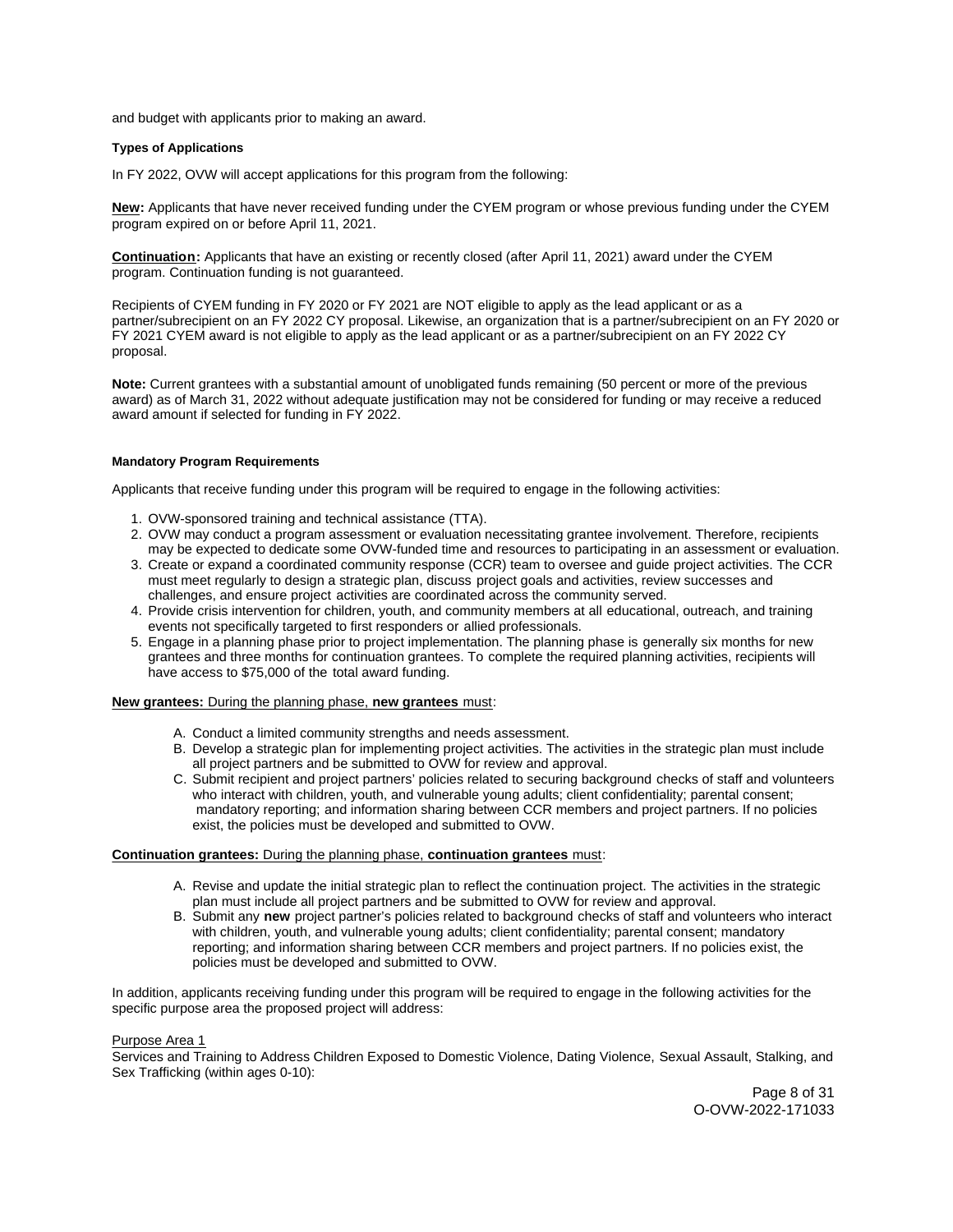- 1. Provide direct services (e.g., crisis counseling, mental health and therapy services, victim advocacy, mentoring, educational support) that address the emotional, cognitive, and physical effects of trauma on children and increase the safety and stability of children (within ages 0–10) exposed to domestic violence, dating violence, sexual assault, stalking, or sex trafficking.
- 2. Develop and deliver educational programs to assist families in creating violence free homes for children.
- 3. Provide support services for non-abusing parents or caregivers (e.g., crisis counseling, victim advocacy, childcare, transportation, emergency shelter).
- 4. Develop and deliver training to assist law enforcement and other allied professionals (e.g., prosecutors, courts, health care providers) to appropriately respond to and support children exposed to violence.
- 5. Develop and deliver training to assist law enforcement officers in identifying and making appropriate referrals for children exposed to domestic violence.
- 6. Develop processes and provide training for educational, after-school, head start and childcare, and/or child welfare and foster care programs to identify children and families experiencing violence and make appropriate referrals for services.
- 7. Develop and implement prevention programming for children (within preschool through age 10), including those who are at high risk for victimization or perpetration.

# Purpose Area 2

Creating Safer Communities for Youth: Prevention, Intervention, Treatment and Response Services for Youth Impacted by Domestic Violence, Dating Violence, Sexual Assault, Stalking, and Sex Trafficking (within ages 11-24):

- 1. Provide direct services (e.g., crisis counseling, mental health and therapy services, victim advocacy, mentoring, educational/work support, family strengthening services, building social capital, and transportation) that address the emotional, cognitive, and physical effects of trauma on youth victims of domestic violence, dating violence, sexual assault, stalking, or sex trafficking.
- 2. Develop and deliver training to assist law enforcement and other allied professionals (e.g., prosecutors, courts, health care providers, juvenile justice system) to appropriately respond to and support youth victims of domestic violence, dating violence, sexual assault, stalking, or sex trafficking.
- 3. Develop and deliver educational programs that address the prevention of and response to domestic violence, dating violence, sexual assault, stalking, or sex trafficking for youth-serving organizations (e.g., community centers, youth homeless services) and programs.
- 4. Develop and deliver prevention programming for youth, including those who are at high risk for victimization or perpetration, that are inclusive of youth-led strategies, assist youth in understanding and recognizing abusive behavior, and address by-stander intervention.

## Purpose Area 3

Providing School-Based Services: Prevention, Intervention, and Response to Dating Violence, Sexual Assault, Stalking, and Sex Trafficking (within ages 5-19):

- 1. Develop and implement school-based policies, practices, and programs to prevent and respond to dating violence, sexual assault, stalking, and/or sex trafficking of students, including policies and practices that address safety planning, referrals for support services, protection orders, and interim accommodations (e.g., change of class schedule, location of locker) for victims.
- 2. Provide developmentally appropriate prevention programming for students, including those at high risk for victimization or perpetration.
- 3. Provide by-stander intervention training for students.
- 4. Provide victim services for students, including increasing the ease of access to on- or off-site victim advocates and counselors. The counselors and victim advocates must be trained in providing mental health and victim services for youth victims of dating violence, sexual assault, stalking, and/or sex trafficking.
- 5. Develop and deliver training for school resource officers, teachers, school faculty and employees, and coaches on creating trauma informed classrooms, schools, and programming for students.
- 6. Provide training to assist law enforcement, prosecutors, courts, and schools in investigations and/or prosecutions of incidents of dating violence, sexual assault, stalking, and sex trafficking when the student or the student's caregiver chooses to report to law enforcement.
- 7. Develop and deliver training to assist school faculty and employees (including administrators, teachers, coaches, school resource officers, counselors, nurses, and volunteers), law enforcement, and parents or caregivers in supporting students impacted by dating violence, sexual assault, stalking, and sex trafficking.
- 8. Implement programs within the school and/or school system designed to change attitudes and behaviors in relation to dating violence, sexual assault, stalking, and sex trafficking.

Applicants addressing an OVW priority area(s) will be required to engage in the following activities for the specific priority area(s) the proposed project will address: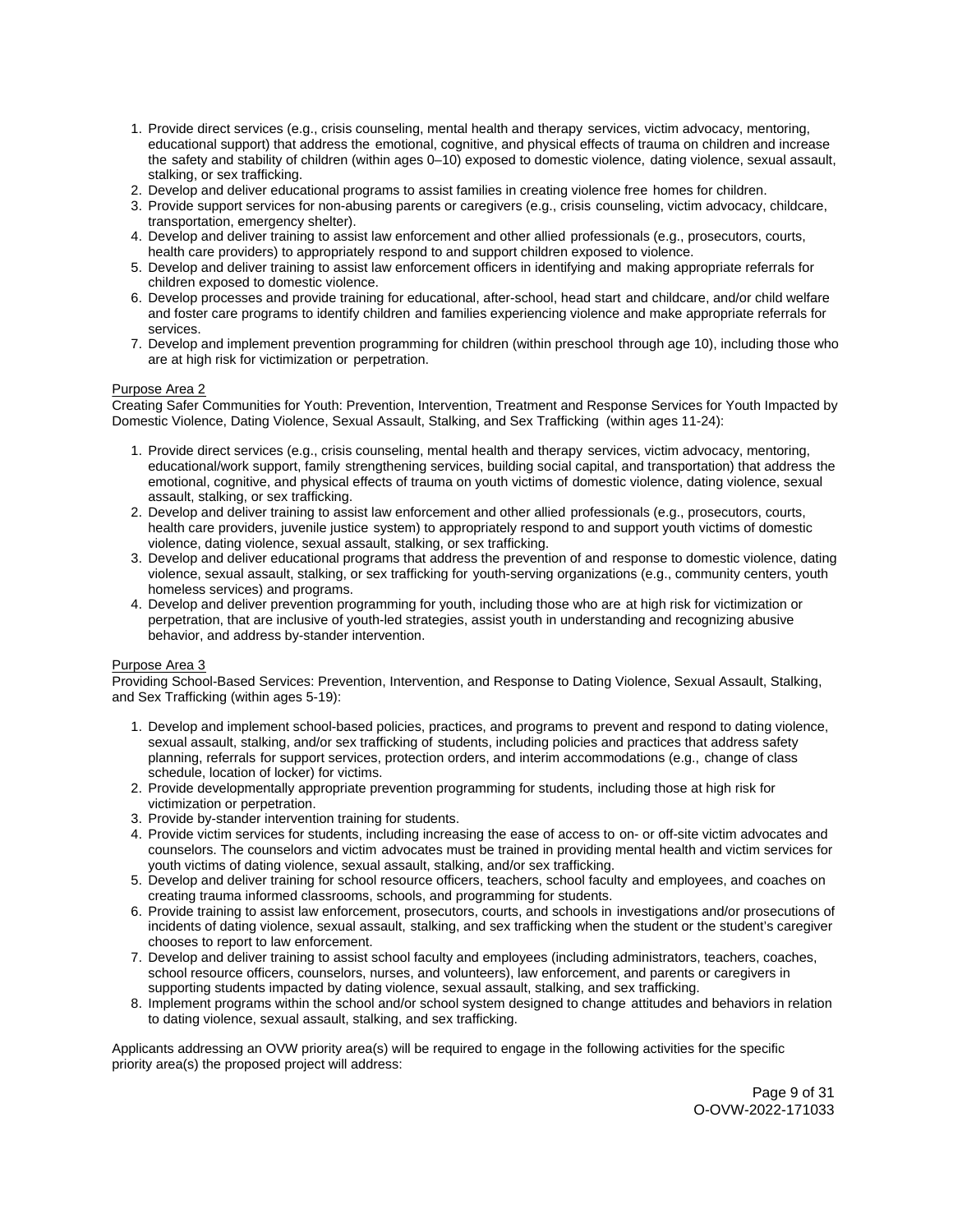Advance racial equity as an essential component of ending sexual assault, domestic violence, dating violence, stalking, and sex trafficking.

- Identify the culturally specific community(ies) to be served.
- Include project activities that specifically engage, promote, and serve culturally specific community(ies.)
- Partner with culturally specific, community-based organizations or programs (if not the applicant) that focus on the culturally specific community(ies) addressed by the proposed project. The partnership(s) must be documented in the MOU.

## Expand economic justice and financial advocacy for survivors of sexual assault, domestic violence, dating violence, and stalking, including as a tool for violence prevention.

- Include activities that promote and secure economic justice and financial advocacy for survivors.
- Partner with community-based organizations or programs (if not the applicant) that provide wrap-around services to improve the economic and financial statuses of non-abusing caretakers and/or homeless and emancipated youth victims of domestic violence, dating violence, sexual assault, stalking, or sex trafficking (e.g., general education development, employment skills, creating and managing a personal and/or household budget, housing assistance, job placement). The partnership(s) must be documented in the MOU.

Improve outreach, services, civil and criminal justice responses, prevention, and support for survivors of sexual assault, domestic violence, dating violence, and stalking from underserved communities, particularly LGBTQ and immigrant communities.

- Identify the underserved community(ies) to be served.
- Include project activities and/or services that are specifically focused on the identified underserved community(ies). Partner with a population specific organization or program (if not the applicant) that is representative of the
- community(ies) identified in the proposed project. The partnership(s) must be documented in the MOU.
- Compensate the partner(s). A minimum of 10% or more of the requested funding should provide for salaries, travel, training and staff development, and general office expenses (e.g., rent, utilities, supplies, etc.) for the partner(s).
- Demonstrate the proposed partner(s) primary mission is to serve the identified underserved community(ies).

## **Eligibility Information**

## **Eligible Applicants**

The following entities are eligible to apply for this program:

- 1. A nonprofit, nongovernmental entity, or tribal organization.
- 2. An Indian Tribal government.
- 3. A unit of local government or an agency of a unit of local government.

Note: Institutions of higher education, regardless whether they are nonprofit, nongovernmental or governmental entities, are not eligible applicants.

## Faith-Based and Community Organizations

Faith Based and community organizations, including culturally specific organizations, tribal organizations, and population specific organizations, that meet the eligibility requirements are eligible to receive awards under this solicitation (see "Faith-Based Organizations" on the [OVW website](https://www.justice.gov/ovw/resources-applicants#Resources) for more information).

# Executive Order 13929 Safe Policing for Safe Communities

To advance Executive Order 13929 Safe Policing for Safe Communities, as of October 28, 2020, the Attorney General determined that all state, local, and university or college law enforcement agencies must be certified by an approved independent credentialing body or have started the certification process to be allocated FY 2022 DOJ discretionary grant funding, as either a recipient or a subrecipient. For detailed information on this certification requirement, see [Safe Policing.](https://cops.usdoj.gov/SafePolicingEO)

### **Ineligible Entities and Disqualifying Factors**

Applications submitted by ineligible entities or that do not meet all program eligibility requirements will not be considered for funding. In addition, an application deemed deficient in one or more of the following categories may not be considered for funding: 1. activities that compromise victim safety, 2. out-of-scope activities, 3. unallowable costs, 4. pre-award risk

> Page 10 of 31 O-OVW-2022-171033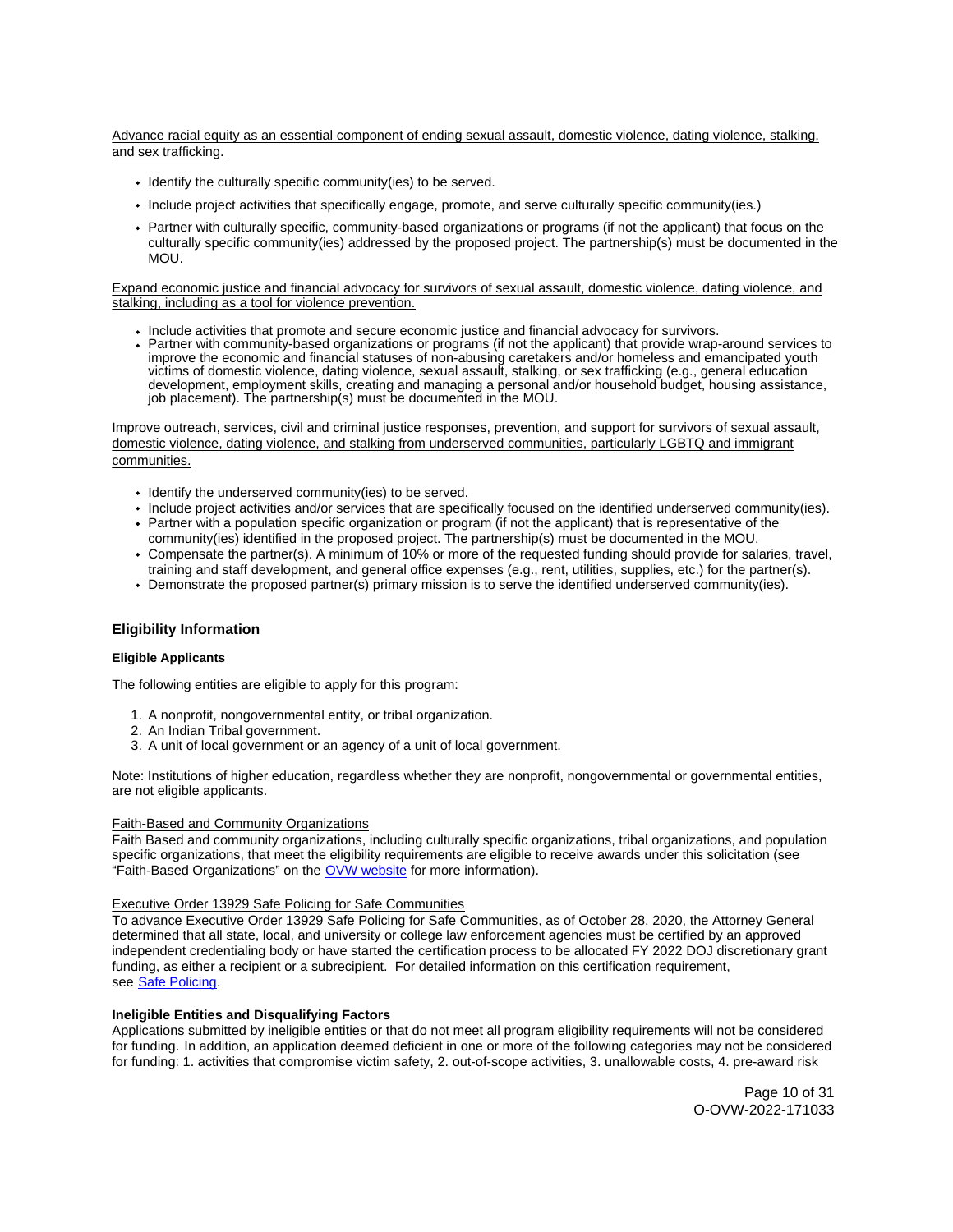assessment, 5. completeness of application contents, and 6. timeliness. Failure to comply fully with all applicable unique entity identifier and SAM requirements (see Application and Submission section for more information on these requirements) will result in removal from consideration. An applicant with past performance issues, long-standing open audits, or an open criminal investigation also may not be considered for funding.

**Note:** Any nonprofit organization that holds money in offshore accounts for the purpose of avoiding paying the tax described in section 511(a) of the Internal Revenue Code is not eligible for a grant from this program. See 34 U.S.C. § 12291(b)(16)(B)(ii).

#### **Cost Sharing or Matching**

This program has no matching or cost-sharing requirement.

#### **Other Program Eligibility Requirements**

In addition to meeting the eligible entity requirements outlined above, applicants for this program must also meet the requirements below. All certification and other eligibility related documents must be current and developed in accordance with the FY 2022 solicitation.

#### Eligible Service Area

Applicants must ensure that proposed projects support only local, community-specific strategies. The applicant and its project partners must be based in the project's service area. Grant funds may not be used to conduct or support regional or statewide activities or projects.

### Required Partnerships

All applicants must establish multidisciplinary partnerships through a CCR, documented in the Memorandum of Understanding (MOU), to ensure the proposed project has the necessary expertise, experience, and capacity to serve and support children and youth who have been impacted by domestic violence, dating violence, sexual assault, stalking, and/or sex trafficking including the needs of the targeted age group. Applicants and partners are limited to serving in **one** role only, as outlined below.

## **Purpose Area 1 (within ages 0-10)**

1. A victim service provider, if not the applicant, with:

a. a demonstrated primary purpose of providing direct victim services for children who are victims of and/or exposed to domestic violence, dating violence, sexual assault, stalking, or sex trafficking; **or** 

b. a demonstrated primary purpose of serving adult victims of domestic violence, dating violence, sexual assault, stalking, or sex trafficking, but has a designated program that provides direct victim services to children who are victims of and/or exposed to the aforementioned crimes; **and** 

2. A community-based organization with demonstrated expertise in developing or providing specialized programming or services to children, if not the applicant.

## **Purpose Area 2 (within ages 11-24)**

1. A victim service provider, if not the applicant, with:

a. a demonstrated primary purpose of providing direct victim services for youth who are victims of and/or exposed to domestic violence, dating violence, sexual assault, stalking, or sex trafficking; **or** 

b. a demonstrated primary purpose of serving adult victims of domestic violence, dating violence, sexual assault, stalking, or sex trafficking but has a designated program that provides direct victim services to youth who are victims of and/or exposed to the aforementioned crimes; **and** 

2. A community-based organization with demonstrated expertise in developing or providing specialized programming to youth, if not the applicant.

## **Purpose Area 3 (within ages 5-19)**

Page 11 of 31 O-OVW-2022-171033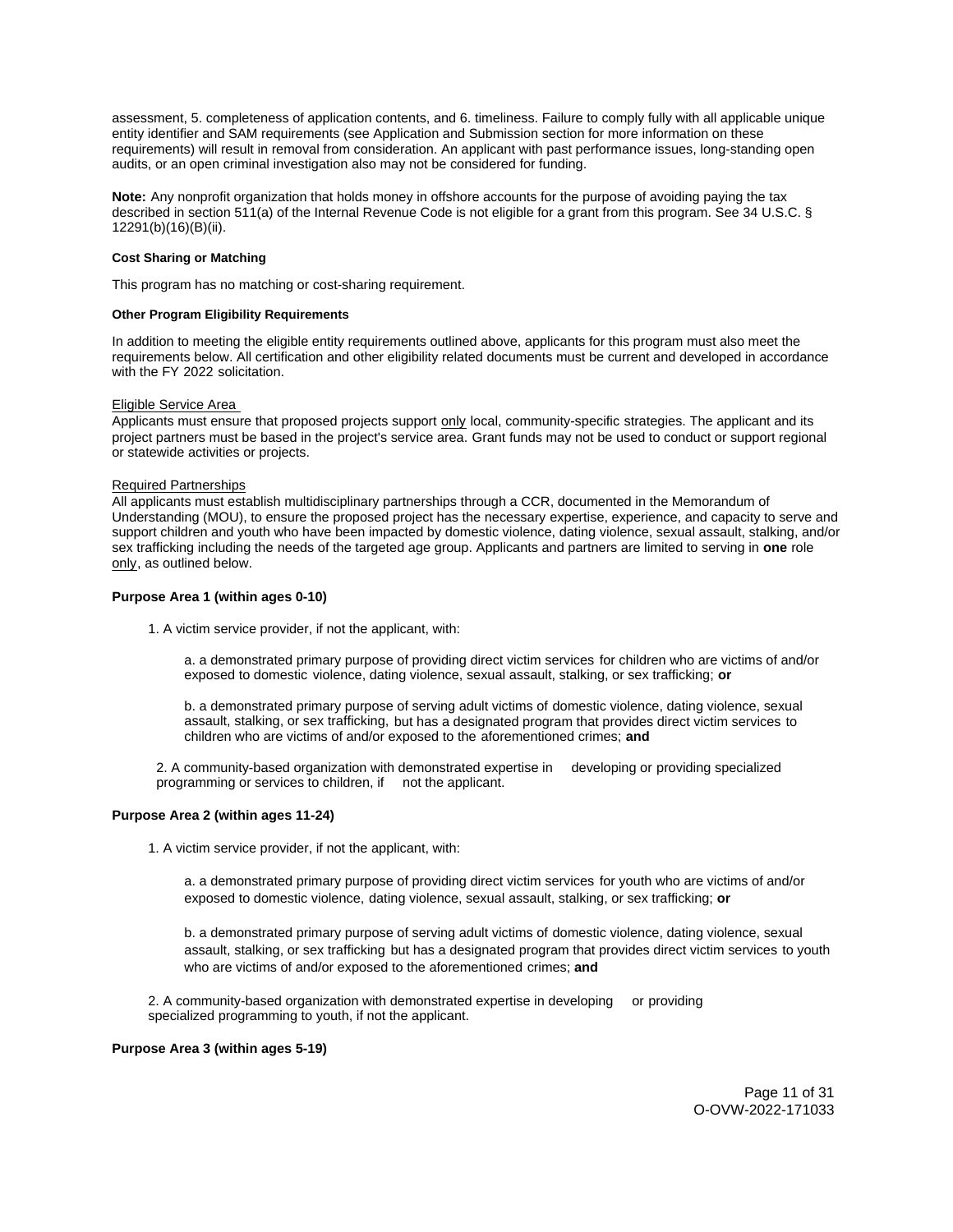1. A victim service provider, if not the applicant, with:

a. a demonstrated primary purpose of providing direct victim services for children and/or youth who are victims of and/or exposed to domestic violence, dating violence, sexual assault, stalking; or sex trafficking; **or** 

b. a demonstrated primary purpose of serving adult victims of domestic violence, dating violence, sexual assault, stalking, or sex trafficking, but has a designated program that provides direct victim services to children and/or youth who are victims of and/or exposed to the aforementioned crimes; **and** 

#### 2. A school or school district.

## Definition of victim service provider

A victim service provider is a nonprofit, nongovernmental or tribal organization or rape crisis center, including a state or tribal domestic violence and/or sexual assault coalition, that assists or advocates for domestic violence, dating violence, sexual assault, or stalking victims, including a domestic violence shelter, faith-based organization or other organization, with a documented history of effective work concerning domestic violence, dating violence, sexual assault, or stalking. 34 U.S.C. § 12291(a)(43). Victim service providers must provide direct services to victims of domestic violence, dating violence, sexual assault, stalking, or sex trafficking as one of their primary purposes and have a demonstrated history of effective work in this field. Culturally specific organizations, tribal organizations, and population specific organization serving underserved communities that meet the definition of 'victim service provider' are included in this definition.

In addition, applicants are strongly encouraged to think creatively, develop broad CCR teams, and include additional partners that represent the diversity and experiences of the community, and include the necessary expertise and knowledge to meet the goals and objectives of the proposed project.

#### Limit on Number of Applications

OVW will consider only one application per organization for the same service area. In addition, if an applicant submits multiple versions of the same application, OVW will review only the most recent system-validated version submitted before the deadline.

## **Application and Submission Information**

#### **Address to Request Application Package**

The complete application package (this solicitation, including links to required forms) is available on [Grants.gov](https://Grants.gov) and on the [OVW website.](https://www.justice.gov/ovw/how-apply) Applicants wishing to request a paper copy of these materials should contact 202-307-6026 or [ovw.consolyouth@usdoj.gov](mailto:ovw.consolyouth@usdoj.gov).

**Pre-Application Information Session:** OVW will post a pre-recorded Pre-Application Information Session on its website. Listening to this session is optional and not a requirement to be eligible to apply. The session is tentatively scheduled to be available by March 14, 2022 on the [OVW website.](https://www.justice.gov/ovw/resources-applicants#Program Specific)

## **Content and Form of Application Submission**

The information below ("**Letter of Intent**" through "**Submission Dates and Times**") describes the full content and form of application submission.

# **Letter of Intent**

Applicants intending to apply for FY 2022 funding under this program are strongly encouraged to submit a Letter of Intent. The letter should state that the applicant is registered and current with SAM and with [Grants.gov](https://Grants.gov). The letter should be submitted to OVW at [ovw.consolyouth@usdoj.gov](mailto:ovw.consolyouth@usdoj.gov) by April 1, 2022. This letter will not obligate the applicant to submit an application. See the [OVW website](https://www.justice.gov/ovw/resources-applicants) for a sample Letter of Intent.

## **Formatting and Technical Requirements**

Applications must follow the requirements below for all documents attached to the application, unless otherwise noted. Points may be deducted for applications that do not adhere to the following requirements:

- 1. Double-spaced (charts may be single-spaced)
- 2. 8½ x 11 inch pages
- 3. One-inch margins

Page 12 of 31 O-OVW-2022-171033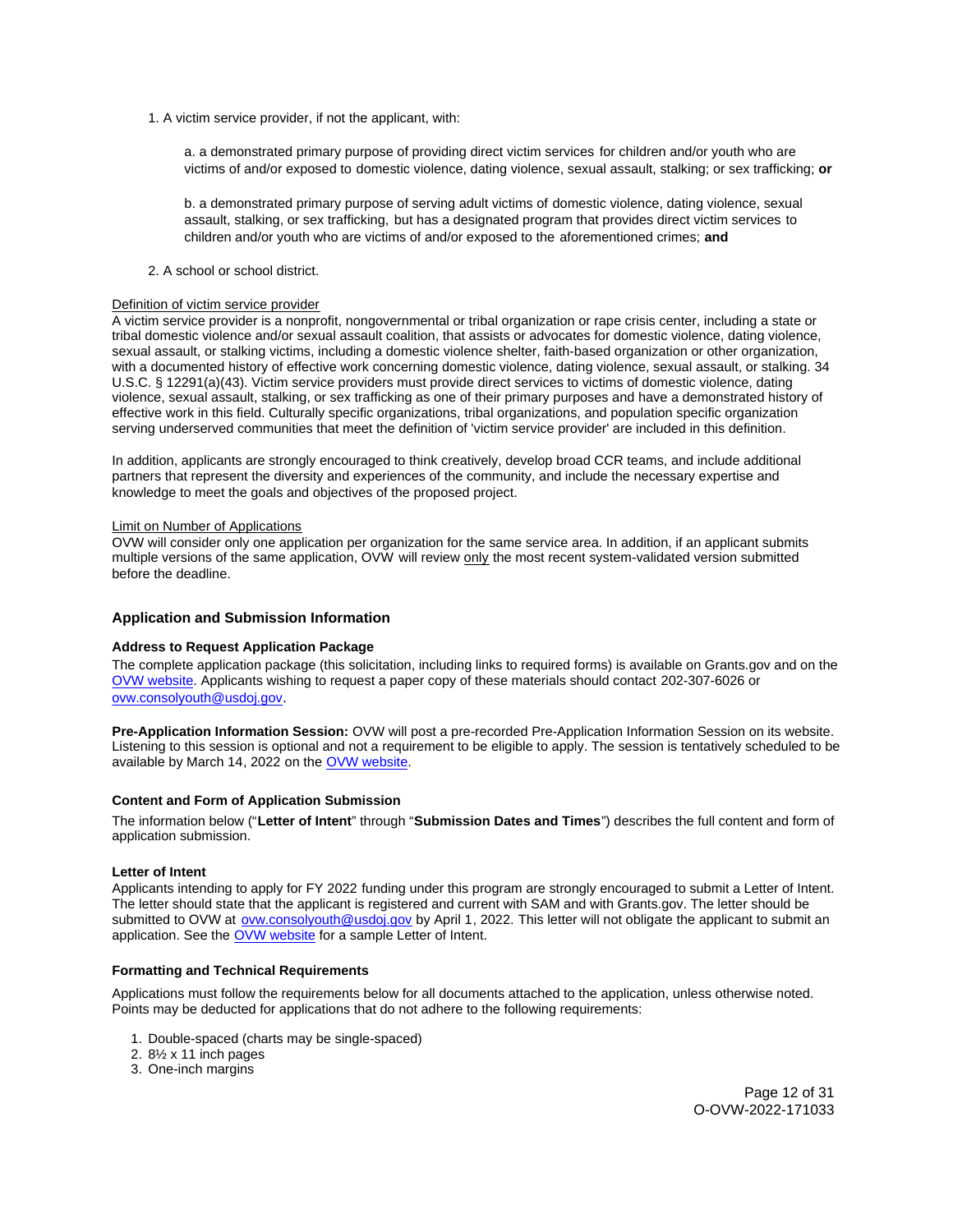- 4. Type no smaller than 12 point, Times New Roman (TNR) or Arial font, except for footnotes, which may be in 10 point font
- 5. Page numbers
- 6. No more than 20 pages for the Proposal Narrative
- 7. Word documents in the following formats: Microsoft Word (.doc), PDF files (.pdf), or Text Documents (.txt)
- 8. Headings and sub-headings that correspond to the sections identified in this section of the solicitation

## **Application Contents**

Applications must include the required documents and demonstrate that the program eligibility requirements have been met. For a complete checklist of the application contents, see the Application Checklist in the Other Information section of this solicitation.

OVW will not contact applicants for missing items on the list below. Applications that do not include all the following documents will be considered substantially incomplete and will not be considered for funding:

- 1. Proposal Narrative
- 2. Budget Detail Worksheet and Narrative
- 3. Memorandum of Understanding (MOU)

# **Information to Complete the Application for Federal Assistance (SF-424)**

## Application for Federal Assistance (SF-424)

Applicants must complete the SF-424 in [Grants.gov](https://Grants.gov). The SF-424 is generated when the applicant begins the submission process in [Grants.gov.](https://Grants.gov) For Type of Applicant (box 9), do not select "Other". The amount of federal funding requested in the "Estimated Funding" section of this form (box 18a) must match the amount of federal funding requested in the budget section of the application package. This program does not require a match; therefore, the value for the Applicant line (box 18b) should be zero. The individual who is listed as "**Authorized Representative"** (box 21) must be an individual who has the authority to apply for and accept grant awards on behalf of the organization or jurisdiction.

**Intergovernmental Review (SF-424 Question 19):** This solicitation ("funding opportunity") is subject to Executive Order (E.O.) 12372, Intergovernmental Review of Federal Programs. Applicants must check the Office of Management and Budget's website for the names and addresses of state [Single Points of Contact](https://www.whitehouse.gov/wp-content/uploads/2020/04/SPOC-4-13-20.pdf) (SPOC) under Intergovernmental Review. If the applicant's state appears on the SPOC list, the applicant must contact the state SPOC to find out about, and comply with, the state's process under E.O. 12372. In completing the SF-424, such an applicant is to make the appropriate selection in response to question 19 once the applicant has complied with its state E.O. 12372 process. An applicant whose state does not appear on the SPOC list should answer question 19 by selecting the following response: "Program is subject to E.O. 12372 but has not been selected by the state for review."

#### Disclosure of Lobbying Activities (SF-LLL)

All applicants must complete and submit the Disclosure of Lobbying Activities (SF-LLL) form in [Grants.gov.](https://Grants.gov) Applicants that expend any funds for lobbying activities must provide the information requested on the SF-LLL. **Applicants that do not expend any funds for lobbying activities should enter "N/A" in the required highlighted fields.** 

#### **Standard Applicant Information (JustGrants 424 and General Agency Information)**

This section in the JustGrants application is pre-populated with the SF-424 data submitted in [Grants.gov](https://Grants.gov). Applicants are required to review the Standard Applicant Information and make edits as needed, confirm the Authorized Representative, verify the legal name and address, and enter the ZIP code(s) for the areas affected by the project.

#### **Proposal Abstract**

The Proposal Abstract must provide a short summary (**no more** than two pages double-spaced) of the proposed project, including names of applicant and partners, project title, purpose of the project (including goal and intended outcome), primary activities for which funds are requested, who will benefit (including geographic area to be served), products and deliverables, and how the applicant will measure progress in completing project goals and objectives. Applicants must not summarize past accomplishments in this section. The Proposal Abstract, which is to be entered into a text box in JustGrants, will not be scored but is used throughout the review process.

### **Data Requested with Application**

The Data Requested with Application (DRA) includes two surveys that must be completed in JustGrants but are not scored: Pre-Award Risk Assessment and the CY Program DRA. A list of the questions included in each survey appears at the end of this solicitation under the heading, Survey Questions. Applicants should click on the Survey Name to access

> Page 13 of 31 O-OVW-2022-171033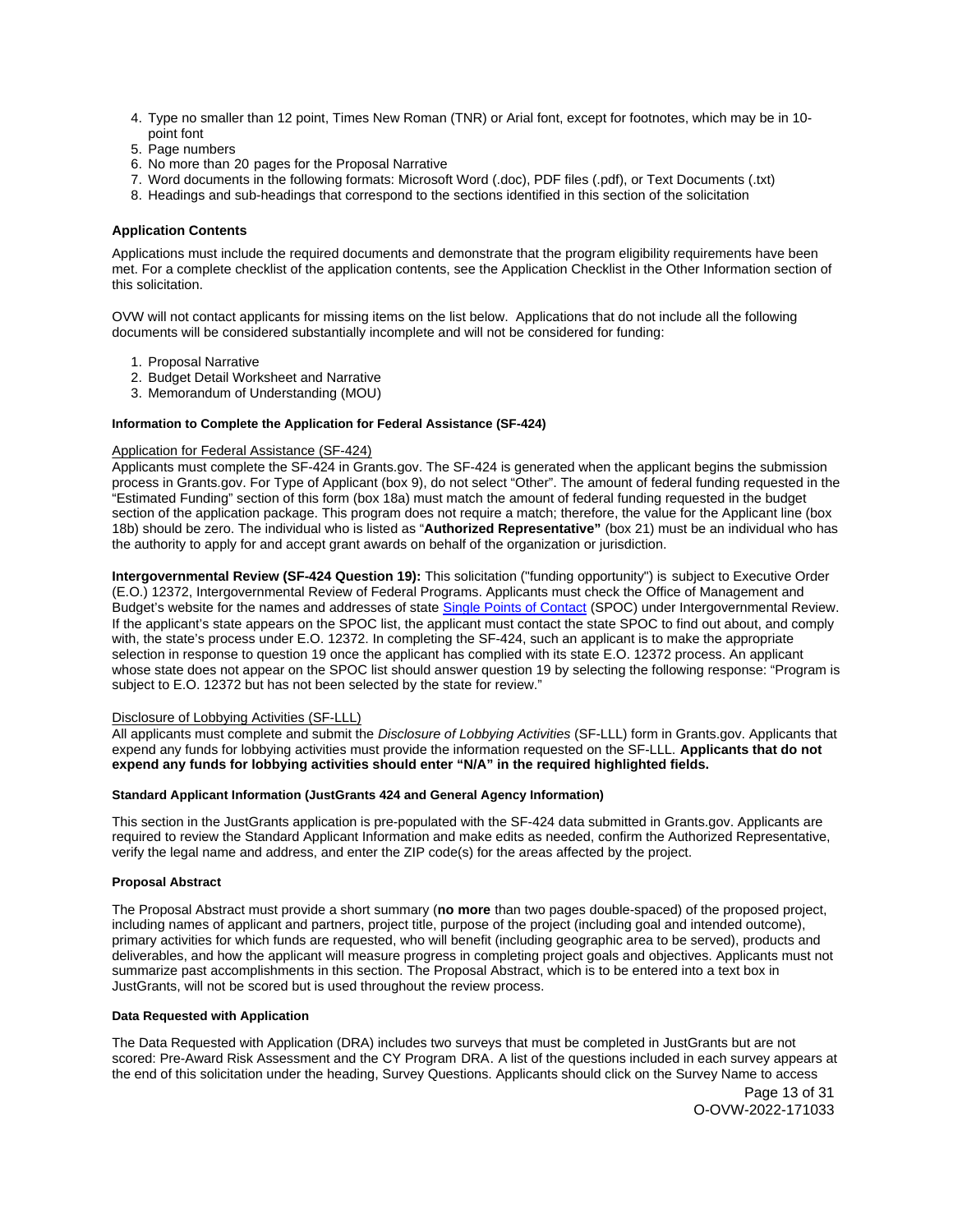and complete the survey.

## **Proposal Narrative**

The Proposal Narrative may not exceed 20 pages, double-spaced, and reviewers will not read beyond this page limit. The Proposal Narrative must include the three sections below. The total point value for the proposal narrative section is 60 points. Applicants must upload the Proposal Narrative as an attachment in JustGrants.

# Purpose of the Proposal **(10 points)**

This section must:

- 1. Describe the communities in the service area, including, but not limited to, traditionally underserved populations, such as communities of color, individuals with disabilities, individuals who are Deaf or hard of hearing, persons with limited English proficiency, older adults, and LGBTQ+ communities.
- 2. The challenge or need faced by the community and how the goal/vision for the proposal will meet that need.
- 3. The communities to be served, including the geographic location, and any available, relevant victimization rates.
- 4. The community's current prevention, intervention, treatment, and response resources for the targeted age group. This section must identify available services and programs, as well as gaps and barriers in service provision and programming that address prevention, intervention, treatment, and response.
- 5. The community's existing training and/or educational programs provided for those working or engaging with children and youth (e.g., law enforcement, prosecutors, school resource officers, schools, advocates, health care providers, parents or caregivers, juvenile justice system, foster care, homeless shelters, or youth-serving programs).
- 6. If the applicant is a current grantee of the CYEM Program, describe the challenges and successes of the current project and the work that remains.

## What Will Be Done **(40 points)**

The application must provide a clear link between the proposed activities and the need identified in the "Purpose of the Proposal" section above. The application must not include any of the activities listed as unallowable costs in the Funding Restrictions section of this solicitation.

This section must describe:

- 1. The approach to addressing the challenge or need identified in the Purpose of the Proposal section above.
- 2. If applicable, how the proposed project will address the OVW priority area: Advance racial equity as an essential component of ending sexual assault, domestic violence, dating violence, stalking, and sex trafficking.
- 3. If applicable, how the proposed project will address the OVW priority area: Expand economic justice and financial advocacy for survivors of sexual assault, domestic violence, dating violence, stalking, and sex trafficking, including as a tool for violence prevention.
- 4. If applicable, how the proposed project will address the OVW priority area: Improve outreach, services, civil and criminal justice responses, prevention, and support for survivors of sexual assault, domestic violence, dating violence, stalking, and sex trafficking from underserved communities, particularly LGBTQ and immigrant communities.
- 5. How the proposed project will establish or support a multidisciplinary CCR to respond to children and/or youth exposed to and/or impacted by domestic violence, dating violence, sexual assault, stalking, or sex trafficking, including current and proposed future members of the CCR, frequency of CCR meetings, and which organization or program is the lead of the CCR. **Note:** Continuation applicants must provide details about the CCR created or enhanced through the initial award including:
	- The current status of the CCR organized under the initial CYEM Program award, including whether it still exists, and if not, when it ended and why. If the CCR still meets, how often it meets, and the number of agencies and organizations regularly attending CCR meetings.
	- Identify any activities engaged in by the CCR under the initial CYEM Program award that have been sustained.
	- Detail the efforts of the CCR to address children and youth exposed to or impacted by violence.
	- Identify key participants of the CCR.
- 6. How the project will provide appropriate crisis intervention and referrals for participants who identify themselves as victims during project activities, including prevention education, community awareness events, and/or other activities that target children and youth, non-offending parents or caregivers, and the general community.
- 7. The policies in place or to be developed that address the following: a) confidentiality; b)information sharing; c) parental consent; d) background checks; and e) mandatory reporting, if applicable. These policies must exist or be developed by both the grantee and all project partners signed on the MOU.

Page 14 of 31 O-OVW-2022-171033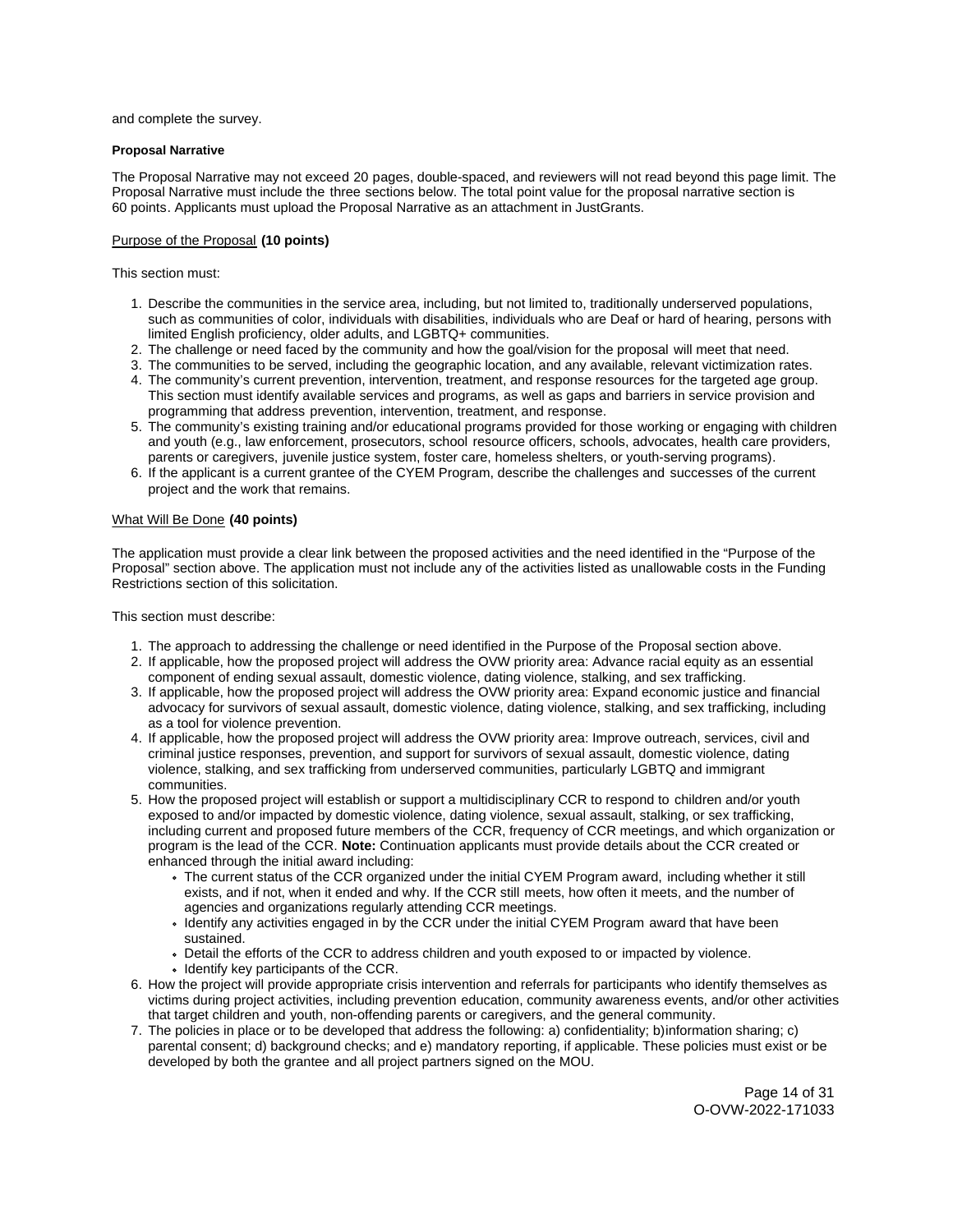- 8. The type(s) of direct victim services (e.g., crisis counseling, mental health and therapy services, victim advocacy, mentoring, educational/work support, family strengthening services, building social capital, and transportation) that will be provided for the targeted age group, including (if applicable) the non-offending parent or caregiver.
- 9. How the proposed project focuses on a full spectrum of strategies to address prevention, intervention, treatment, and response for the specific ages of the children and/or youth to be served.
- 10. If applicable, all tangible products to be developed with grant funds (e.g., a video, a brochure, a theater piece, public service announcement, or curriculum).
- 11. If the applicant is submitting a continuation application, how the proposed project enhances and/or expands the current project.
- 12. How the proposed project will address the unique needs of the traditionally underserved populations identified in the Purpose of the Proposal section above.
- 13. How the proposed project will be accessible to individuals with disabilities, individuals who are Deaf or hard of hearing, and persons with limited English proficiency.

In addition, for the specific purpose area the proposed project will address, this section must describe:

## **Purpose Area 1**

The types of training, prevention education, and educational programs to be developed and delivered to the specific groups listed below. Include details on the estimated number and frequency of the trainings and programs.

- Law enforcement and other allied professionals (e.g., prosecutors, courts, health care providers).
- Families.
- Children, including those at high risk for victimization or perpetration.
- Educational, after-school, childcare, and/or child welfare and foster care programs.

#### **Purpose Area 2**

The types of training, prevention programming, and educational programs to be developed and delivered to the specific groups listed below. Include details on the estimated number and frequency of the trainings and programs.

- Law enforcement and other allied professionals (e.g., prosecutors, courts, health care providers, juvenile justice system).
- Families.
- Youth, including those who are at high risk for victimization or perpetration.
- Youth-serving organizations, schools, and programs.

## **Purpose Area 3**

- 1. The school-based policies, practices, and programs currently in place or to be developed that address the prevention of and response to dating violence, sexual assault, stalking, or sex trafficking of students, including how safety planning, referrals, protection orders, and accommodations for students are being or will be addressed.
- 2. How the proposed activities are designed to change the attitudes and behaviors of school faculty and employees and students in relation to dating violence, sexual assault, stalking, or sex trafficking.
- 3. The types of training, prevention programming, and educational programs to be developed and delivered to the specific groups listed below. Include details on the estimated number and frequency of the trainings and programs:
	- Law enforcement and other allied professionals (e.g., prosecutors, courts, health care providers).
	- School faculty and employees, including administrators, teachers, coaches, school resource officers, school counselors, school nurses, and volunteers.
	- Students, including those at high risk for victimization and perpetration.
	- Parents and caregivers.

## Who Will Implement the Proposal **(10 points**)

## This section must:

- 1. Identify the key individuals and organizations, including project partners, involved in the proposed project.
- 2. Demonstrate that the individuals and organizations identified have the capacity to address the stated need and can successfully implement the proposed project activities; attach job descriptions of all key personnel.
- 3. Provide detailed information that demonstrates the applicant and its partners are based in the community where the project will be implemented.

Page 15 of 31 O-OVW-2022-171033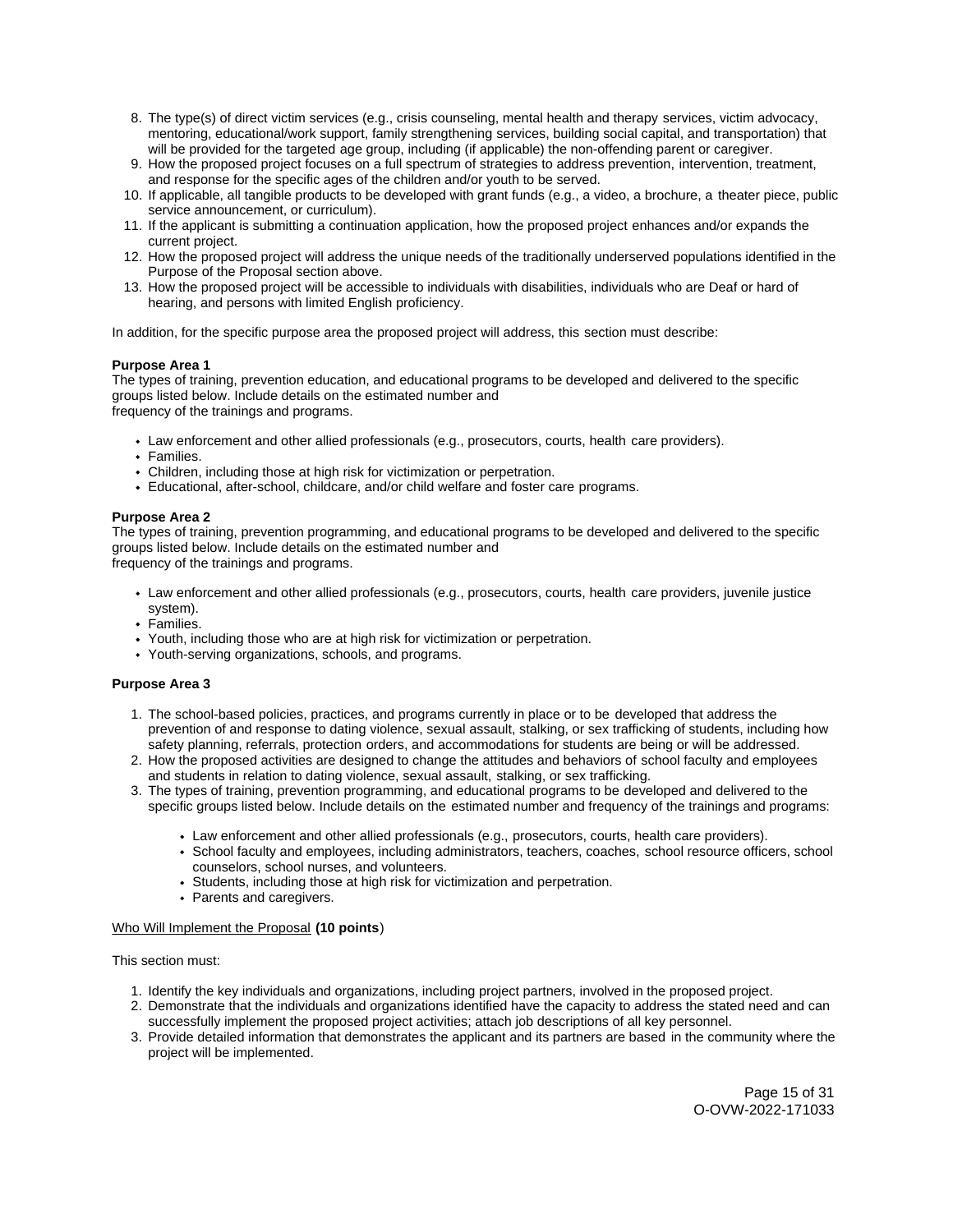#### **Budget and Associated Documentation**

Applicants must complete the web-based budget form in JustGrants. Applicants also must upload the applicable associated documentation as described below under each heading. The budget worksheet and budget narrative are worth a total of **20 points** and will be reviewed separately from the proposal narrative. The associated documentation will not be scored, but failure to include it may result in removal from consideration or a delay in access to funding.

## **Budget Worksheet and Budget Narrative (Web-based Form)**

Complete the web-based budget worksheet and narrative form for all applicable cost categories. The budget narrative must describe each line item requested in the budget and explain all costs included in the budget, including how the costs of goods and services are determined and how they will fulfill the objectives of the project. Each budget cost category includes a text box to enter the budget narrative for that section. See the sample budget and the Creating a Budget webinar available on the [OVW website.](https://www.justice.gov/ovw/resources-applicants) Keep in mind that budgetary requirements vary among programs. Applicants must submit reasonable budgets based on the resources needed to implement their projects in their specific geographic location.

## Award Period and Amount

Applicants should carefully consider the resources needed to implement the project and present a realistic budget that accurately reflects the costs involved for a 36-month budget. Proposed budgets should not exceed \$500,000 and should address only **one** Purpose Area.

## The budget must:

- 1. Display a clear link between the specific project activities and the proposed budget items. The budget should not contain items that are not supported by the proposal narrative.
- 2. Include funds to attend OVW-sponsored TTA in the amount of \$30,000 for applicants located in the 48 contiguous states and \$35,000 for applicants located in the territories, Hawaii, and Alaska. This amount is for the entire 36 months and NOT per year. Applicants also may budget expenses in excess of the required amount if they are aware of relevant non-OVW sponsored conferences or training for which they would like permission to use grant funds to support staff/project partner attendance.
- 3. Designate no more than 10 percent of total funding for supplemental services such as childcare, transportation assistance, clothing, or hygiene products, if applicable.
- 4. Designate no more than 10 percent of total funding for media purchases (e.g., billboards, bus/subway advertisements, and/or radio/TV public service announcements).
- 5. Include funds or describe other resources available to the applicant to ensure access for individuals with disabilities, Deaf/hard of hearing individuals, and persons with limited English proficiency. See Accessibility under Federal Award Administration Information for more information.
- 6. Compensate all project partners for their full level of effort, unless otherwise stated in the MOU (e.g., staff assigned to the project, reimbursement for travel, office expenses based on FTEs assigned to the project, staff development opportunities). For more information on compensating project partners, see the sample Budget Detail Worksheet on the [OVW website.](https://www.justice.gov/ovw/resources-applicants)
- 7. Distinguish clearly between subawards and contracts in allocating any grant funds to other entities. Pursuant to 2 C.F.R. § 200.331, a subaward is for the purpose of carrying out a portion of the federal award, such as compensating an MOU partner, and a contract is for the purpose of obtaining goods and services for the grantee's own use. The substance of the relationship is more important than the form of the agreement in determining whether the recipient of the pass-through funds is a subrecipient or a contractor. The awarding and monitoring of contracts must follow the recipient's documented procurement procedures, including full and open competition, pursuant to the procurement standards and monitoring requirements in 2 C.F.R. §§ 200.317-200.327 & 200.329. The issuance and monitoring of subawards must meet the requirements of 2 C.F.R. § 200.332, which includes oversight of subrecipient/partner spending and monitoring performance measures and outcomes attributable to grant funds. For more information, see the sample Budget Detail Worksheet and the Solicitation Companion Guide on the [OVW](https://www.justice.gov/ovw/resources-applicants)  [website.](https://www.justice.gov/ovw/resources-applicants)

OVW awards are governed by the provisions of 2 C.F.R. Part 200 and the [DOJ Financial Guide](https://www.justice.gov/ovw/file/1030311/download), which include information on allowable costs, methods of payment, audit requirements, accounting systems, and financial records. For additional information on allowable and unallowable costs, see the Funding Restrictions section below and the sample budget on the [OVW website](https://www.justice.gov/ovw/resources-applicants).

#### **Funding Restrictions**

The following information is provided to allow applicants to develop an application and budget consistent with program requirements.

> Page 16 of 31 O-OVW-2022-171033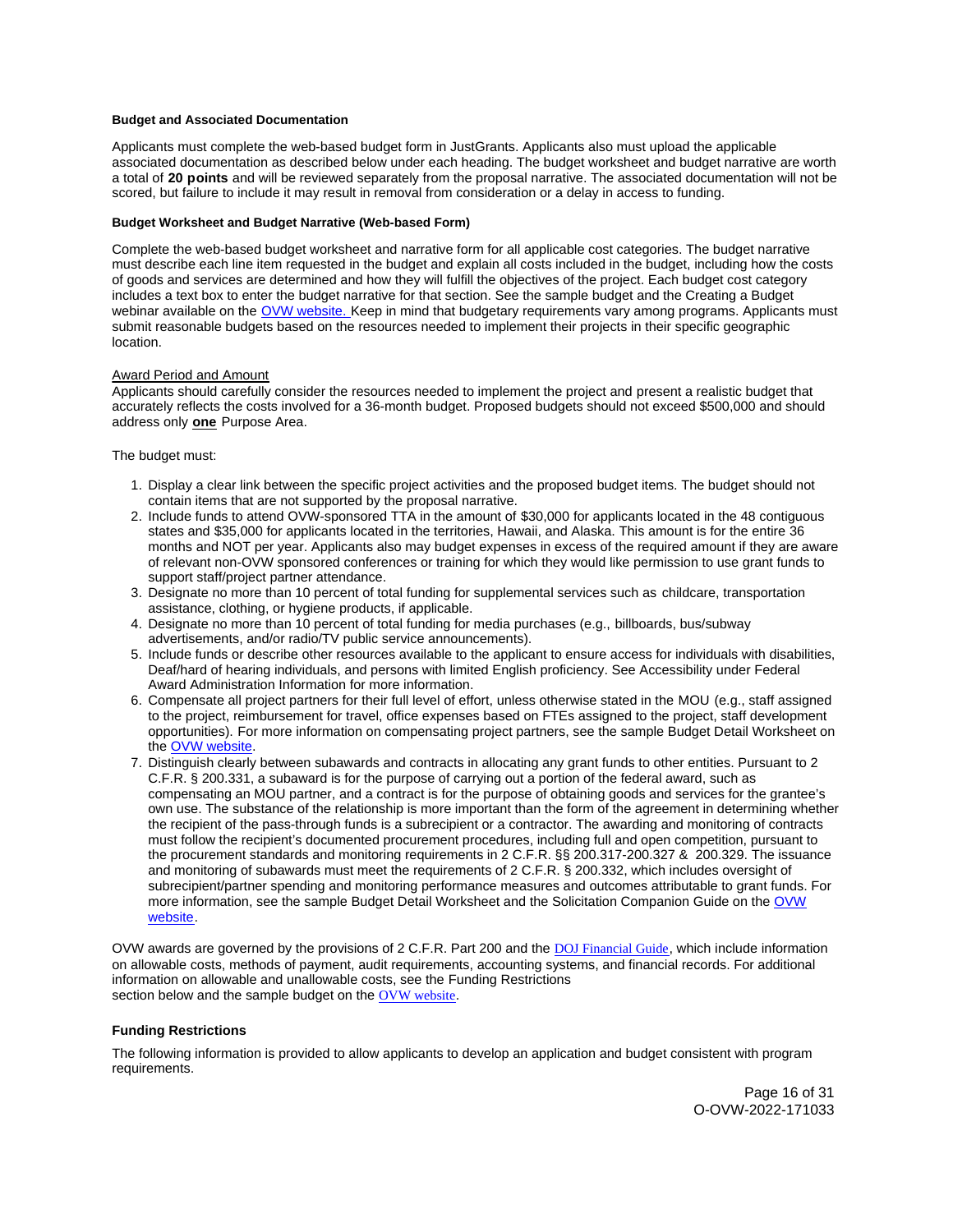#### Unallowable Costs

The costs associated with the activities listed below are unallowable and must not be included in applicants' budgets.

- 1. Lobbying.
- 2. Fundraising.
- 3. Purchase of real property.
- 4. Physical modifications to buildings, including minor renovations (such as painting or carpeting).
- 5. Construction.

## Food and Beverage/Costs for Refreshments and Meals

Generally, food and beverage costs are **not** allowable. Recipients must receive prior approval to use grant funds to provide a working meal and/or refreshments at a meeting, conference, training, or other event; OVW may provide such approval if one of the following applies:

- 1. The location of the event is not in close proximity to food establishments, despite efforts to secure a location near reasonably priced and accessible commercial food establishments.
- 2. Not serving food will significantly lengthen the day or necessitate extending the meeting to achieve meeting outcomes.
- 3. A special presentation at a conference requires a plenary address where there is no other time for food to be obtained.
- 4. Other extenuating circumstances necessitate the provision of food.

Justification for an exception listed above must be included in the applicant's budget narrative. For additional information on restrictions on food and beverage expenditures, see [OVW conference cost planning.](https://www.justice.gov/ovw/conference-planning)

## Conference Planning and Expenditure Limitations

Applicants' budgets must be consistent with all requirements (including specific cost limits and prior approval and reporting requirements, where applicable) governing the use of federal funds for expenses related to conferences (which is defined to include meetings, retreats, seminars, symposiums, training, and other similar events), and costs of attendance at such events. Information on conference planning, minimization of costs, and conference reporting is available at OVW [conference cost planning.](https://www.justice.gov/ovw/conference-planning)

## **Pre-Agreement Cost**

OVW generally does not allow pre-award costs. Costs incurred prior to the start date of the award may not be charged to the project unless the recipient receives prior approval from OVW. See the [DOJ Financial Guide](https://www.justice.gov/ovw/file/1030311/download) for more information on pre-award costs.

#### **Indirect Cost Rate Agreement (if applicable)**

Applicants that intend to charge indirect costs through the use of a negotiated indirect cost rate must have a current, signed, federally approved indirect cost rate agreement and must upload and attach a copy of the agreement to their application in JustGrants. Applicants (other than state, local, and tribal governments that receive more than \$35 million in direct federal funding per year) that do not have a current negotiated (including provisional) rate may elect to charge a de minimis rate of 10% of modified total direct costs, which may be used indefinitely.

Organizations that wish to negotiate an indirect cost rate should contac t OVW's Grants Financial Management Division at [OVW.GFMD@usdoj.gov](mailto:OVW.GFMD@usdoj.gov) or 1-888-514-8556 for more information.

#### **Financial Management Questionnaire (including applicant disclosure of high-risk status)**

# Applicant Financial Capability Questionnaire (if applicable)

All nonprofit, nongovernmental organizations that apply for funding from OVW and have not previously (or within the last three years) received funding from OVW must complete an [Applicant Financial Capability Questionnaire](https://www.justice.gov/ovw/file/866126/download) and attach it to their application in JustGrants. In addition, applicants may be required to submit their current year's audit report at a later time.

#### **Disclosure of Process Related to Executive Compensation**

An applicant that is a nonprofit organization may be required to make certain disclosures relating to the processes it uses to determine the compensation of its officers, directors, trustees, and key employees and must upload and attach a

> Page 17 of 31 O-OVW-2022-171033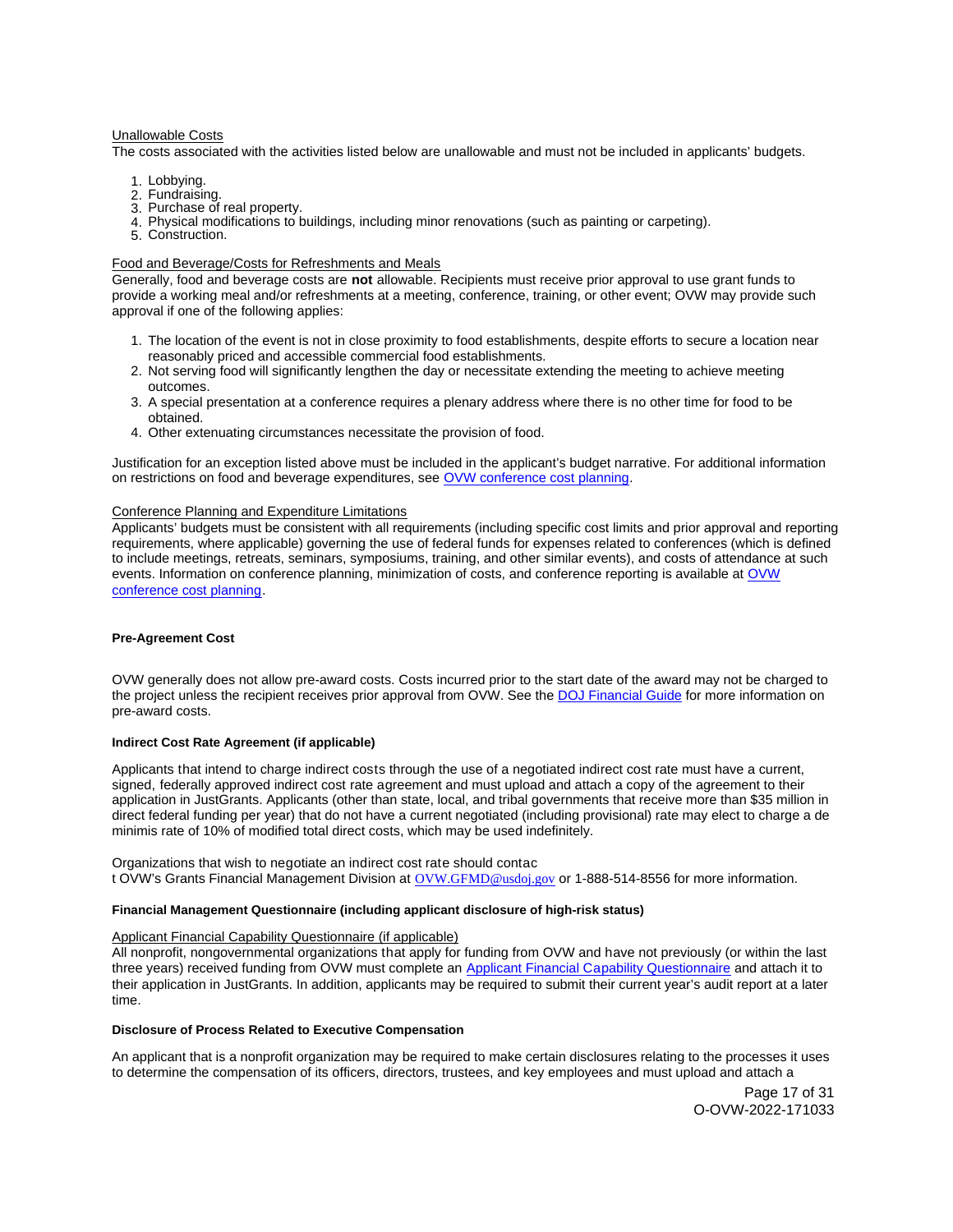document with these disclosures to its application in JustGrants.

Under certain circumstances, a nonprofit organization that provides unreasonably high compensation to certain persons may subject both the organization's managers and those who receive the compensation to additional federal taxes. A rebuttable presumption of the reasonableness of a nonprofit organization's compensation arrangements, however, may be available if the nonprofit organization satisfies certain rules set out in Internal Revenue Service regulations with regard to its compensation decisions.

Each applicant must state at the time of its application (in the Data Requested with Application section) whether the applicant is a nonprofit organization that uses the Internal Revenue Service's three-step safe-harbor procedure to establish a rebuttable presumption that its executives' compensation is reasonable. If the applicant states that it uses the safe-harbor procedure, then it must disclose, in an attachment to its application (to be titled "Disclosure of Process Related to Executive Compensation"), the process it uses to determine the compensation of its officers, directors, trustees, and key employees (together, "covered persons"). See 34 U.S.C. § 12291(b)(16)(B)(iii).

At a minimum, the disclosure must describe in pertinent detail: (1) the composition of the body that reviews and approves compensation arrangements for covered persons; (2) the methods and practices used by the applicant nonprofit organization to ensure that no individual with a conflict of interest participates as a member of the body that reviews and approves a compensation arrangement for a covered person; (3) the appropriate data as to comparability of compensation that is obtained in advance and relied upon by the body that reviews and approves compensation arrangements for covered persons; and (4) the written or electronic records that the applicant maintains as concurrent documentation of the decisions with respect to compensation of covered persons made by the body that reviews and approves such compensation arrangements, including records of deliberations and of the basis for decisions. For a sample letter, see the [OVW website.](https://www.justice.gov/ovw/resources-applicants)

For purposes of the required disclosure, the following terms and phrases have the meanings set out by the Internal Revenue Service for use in connection with 26 C.F.R. § 53.4958-6: officers, directors, trustees, key employees, compensation, conflict of interest, appropriate data as to comparability, adequate documentation, and concurrent documentation.

Following receipt of an appropriate request, OVW may be authorized or required by law to make information submitted to satisfy this requirement available for public inspection. Also, a recipient may be required to make a prompt supplemental disclosure after the award in certain circumstances (e.g., changes in the way the organization determines compensation).

#### **Memoranda of Understanding (MOUs) and Other Supportive Documents**

For purposes of this solicitation, the MOU is a document containing the terms of the partnership and the roles and responsibilities between two or more parties, and it must be included as an attachment to the application in JustGrants. The MOU is worth a total of **20 points**. The MOU is not a substitute for a subaward agreement, which ensures that subrecipients adhere to the requirements of the award and 2 C.F.R. Part 200 (see 2 C.F.R. § 200.332). Partners receiving funds under the award generally are considered subrecipients because they are carrying out a portion of the federal award.

The MOU **must** be a single document and **must** be signed and dated by the Authorized Representative of each proposed partner organization during the development of the application. OVW will accept electronic signatures. MOUs missing signatures may result in a point deduction or removal from consideration, particularly if the MOU is missing the signature of a required partner. If necessary, an MOU can include multiple signature pages so long as each page includes the names and titles of all signatories to the MOU. A sample MOU is available on the [OVW website.](https://www.justice.gov/ovw/resources-applicants)

The MOU must clearly:

- 1. Identify the partners and provide a brief history of the collaborative relationship among those partners, including when and under what circumstances the relationship began and when each partner entered into the relationship.
- 2. Describe the roles and responsibilities each partner will assume to ensure the success of the proposed project.
- 3. Demonstrate how the proposed partnership can address the needs of the traditionally underserved population(s) identified in the Purpose of the Proposal section.
- 4. State that each project partner has reviewed the budget, is aware of the total amount being requested, and is being fully compensated for their work under the grant or is agreeing to be partially compensated or receive no compensation from the grant.
- 5. Detail the specific activities for the proposed project. Include the printed name, title, and agency, for the applicant and all partners (including required partners), under

Page 18 of 31 O-OVW-2022-171033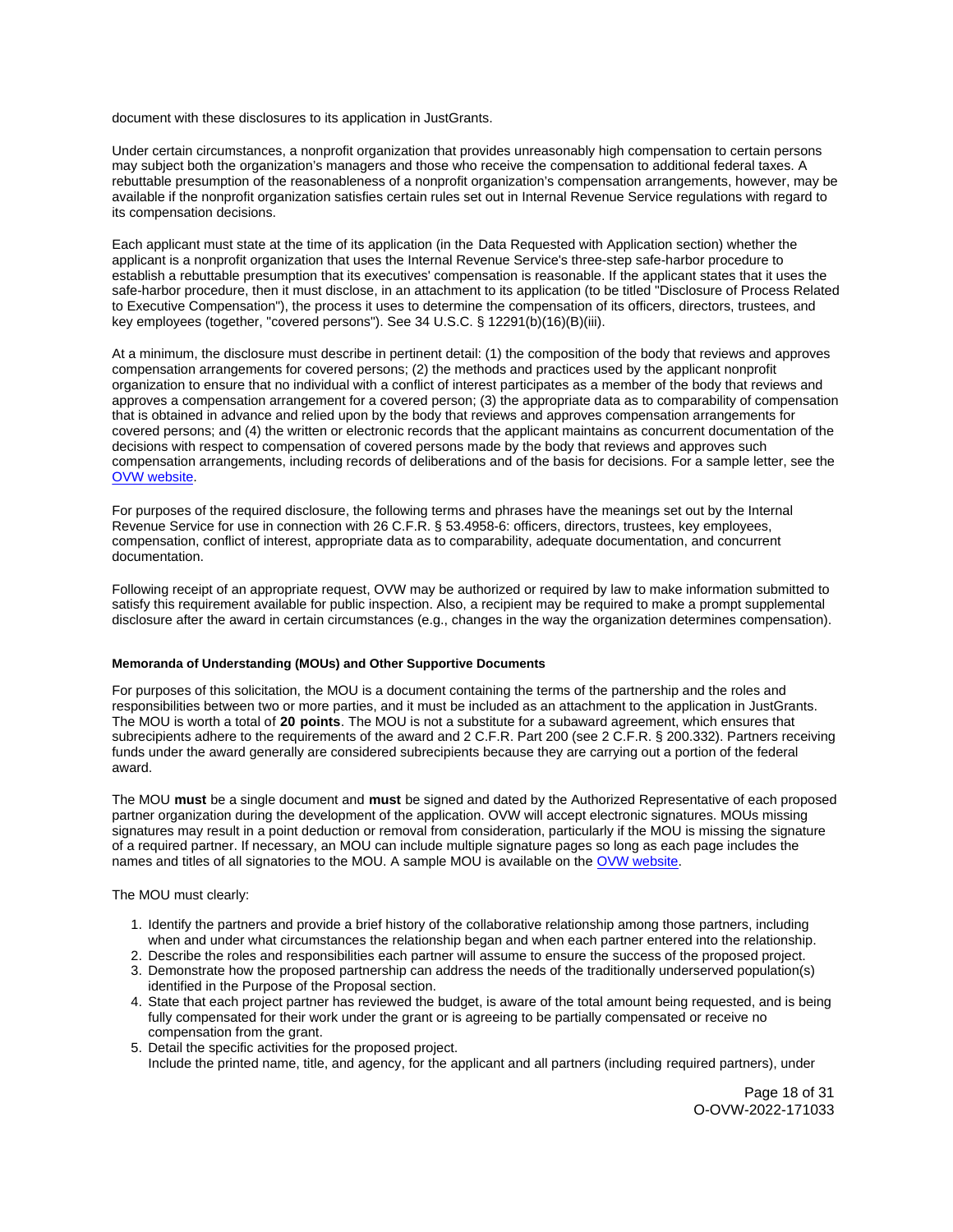each signature at the end of the MOU document.

- 7. If applicable, for project partners that are schools or school districts, the following signatures must be included in the MOU:
	- A school district must include the signature of the superintendent/chief executive officer.
	- A single school or group of schools must include the signatures of all participating school principals and/or all relevant superintendents/chief executive officers.

## **Additional Application Components**

The following components will not be scored but must be included with the application. Failure to supply this information may result in the application being removed from consideration. Some components will be generated during the application submission process while others will be uploaded and attached to the application in JustGrants.

#### **Letters of Nonsupplanting**

Applicants must attach a letter to OVW's Director, signed by the Authorized Representative, certifying that federal funds will not be used to supplant non-federal funds should a grant award be made. A sample letter is available on the OVW [website.](https://www.justice.gov/ovw/resources-applicants)

## **Confidentiality Notice Form**

All applicants are required to acknowledge that they have received notice that grantees and subgrantees must comply with the confidentiality and privacy requirements of VAWA, as amended. Applicants must upload and attach, under Additional Attachments in JustGrants, the completed acknowledgement form available on the [OVW website.](http://www.justice.gov/sites/default/files/ovw/pages/attachments/2015/01/20/confidentiality_acknowledgement_form_42015.pdf) This form must be signed by the Authorized Representative.

## **Disclosures and Assurances**

Review, complete, and submit all disclosures, assurances, and certifications as described below.

#### **Disclosure of Lobbying Activities**

All applicants must complete and submit the Disclosure of Lobbying Activities (SF-LLL) form in [Grants.gov](https://Grants.gov) before beginning the application process in JustGrants.

#### **DOJ Certified Standard Assurances**

Applicants must read and acknowledge the DOJ Certified Standard Assurances in JustGrants.

# **Applicant Disclosure of Duplication in Cost Items**

Applicants must disclose all current and recent OVW awards (if applicable). If the applicant has a current grant or cooperative agreement under any OVW grant program or an award that has been closed within the last 12 months from the date this solicitation closes, the information must be provided in a table using the sample format found on the [OVW](https://www.justice.gov/ovw/resources-applicants)  [website.](https://www.justice.gov/ovw/resources-applicants) The applicant must also provide the same information regarding any current OVW awards, as well as any pending applications, on which the applicant is a subrecipient.

Applicants also must disclose all other federal grant programs from which the applicant currently receives funding or for which it has applied for funding in FY 2022 **to do similar work**. Provide this information in a table using the sample format found on the [OVW website.](https://www.justice.gov/ovw/resources-applicants) Both tables, if applicable, should be uploaded as attachments in JustGrants.

# **DOJ Certifications Regarding Lobbying; Debarment, Suspension and Other Responsibility Matters; and Drug-Free Workplace Requirements**

Applicants must read and acknowledge these DOJ certifications in JustGrants.

## **How to Apply**

Applications must be submitted electronically via [Grants.gov](https://Grants.gov) and JustGrants. Applicants that are unable to submit electronically must follow the instructions below under OVW Policy on Late Submissions. See **Submission Dates and Times** below for a list of steps for registering with all required systems and deadlines for completing each step.

> Page 19 of 31 O-OVW-2022-171033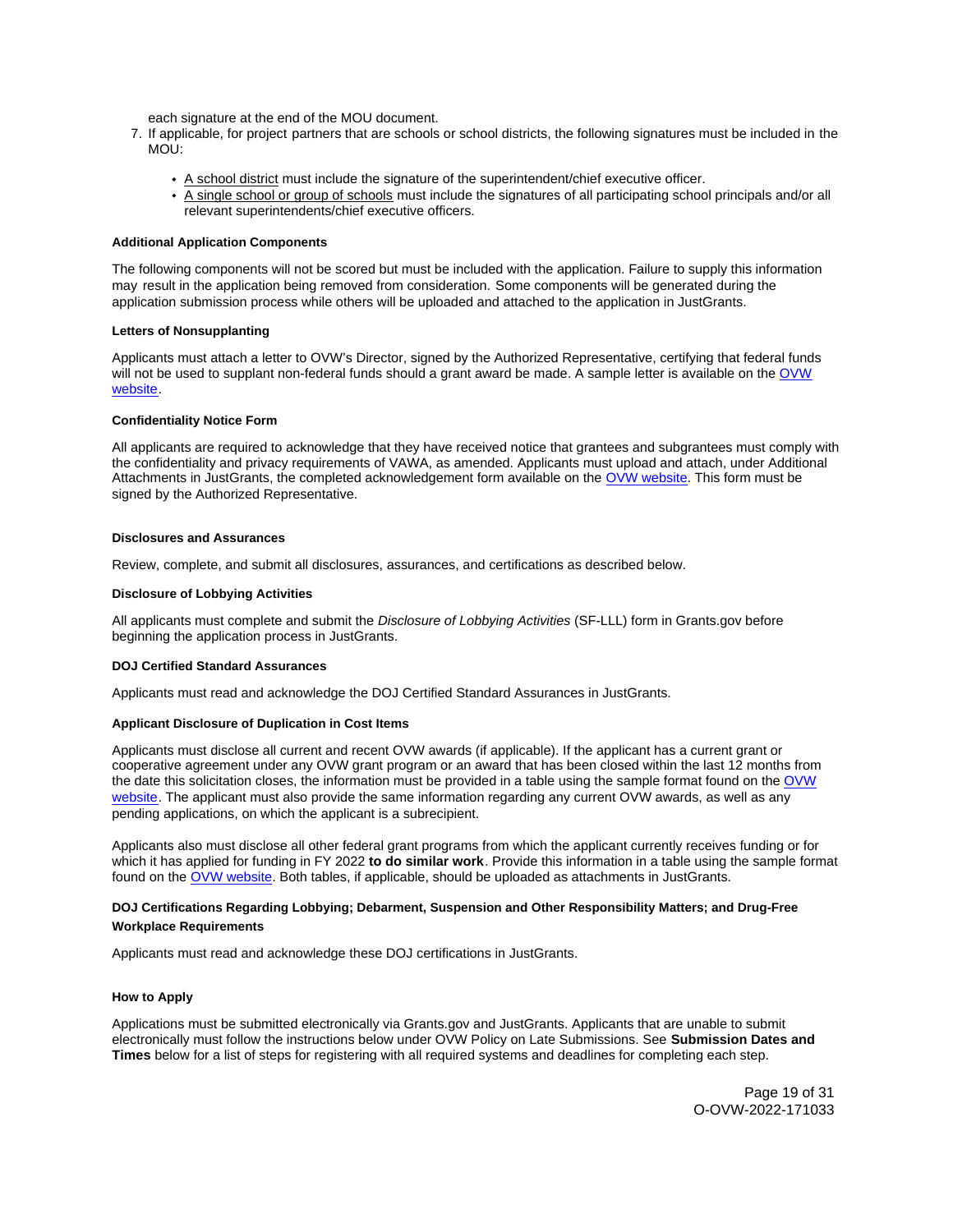## **Unique Entity Identifier and System for Award Management (SAM)**

Federal regulations require that an applicant for federal funding: (1) be registered in SAM before submitting its application; (2) provide a valid Unique Entity Identifier (UEI) in its application; and (3) continue to maintain an active SAM registration with current information at all times during which it has an active federal award or an application or plan under consideration by a federal awarding agency. In addition, OVW may not make an award to an applicant until the applicant has complied with all applicable unique entity identifier and SAM requirements and, if an applicant has not fully complied with these requirements by the time OVW is ready to make an award, then OVW may determine that the applicant is not qualified to receive an award. See 2 C.F.R. §§ 25.200, 25.205.

Until April 3, 2022 the UEI that applicants for federal grants and cooperative agreements are required to have is currently a Data Universal Number System (DUNS) number. A DUNS number is a unique, nine-character identification number provided by the commercial company Dun & Bradstreet (D&B). Once an applicant has applied for a DUNS number through D&B, its DUNS number should be available within two business days.

On April 4, 2022, the federal government will stop using the DUNS Number and move to the new Unique Entity ID (SAM) as the UEI. The Unique Entity ID (SAM) is a 12-character alpha-numeric value and once issued, will not change. Entities that are currently registered in SAM.gov already have a Unique Entity ID (SAM) which can be viewed in SAM.gov. The transition to UEI (SAM) will not impact an entity's registration expiration date or when renewal is necessary.

SAM centralizes information about grant recipients and also provides a central location for grant recipients to change organizational information. [Grants.gov](https://Grants.gov) uses SAM to establish roles and IDs for electronic submission of grant applications.

If the applicant already has an Employer Identification Number (EIN), the SAM registration will take **up to two weeks to process**. If the applicant does not have an EIN, then **the applicant should allow two to five weeks for obtaining an EIN from the Internal Revenue Service. There is no fee associated with these processes. These processes cannot be expedited.** OVW strongly discourages applicants from paying a third party to apply or register on their behalf in an attempt to expedite these processes. To ensure all applicants are able to apply by the deadline for this solicitation, applicants must have registered online with the SAM and with [Grants.gov](https://Grants.gov) no later than March 14, 2022.

#### **Submission Dates and Time**

After applicants register with SAM, they can begin the [Grants.gov](https://Grants.gov) registration process. The applying organization must complete the [Grants.gov](https://Grants.gov) registration process prior to beginning an application for a federal grant. The E-Business Point of Contact (E-Biz POC) must register the applicant organization with [Grants.gov](https://Grants.gov). The E-Biz POC oversees the applicant's [Grants.gov](https://Grants.gov) transactions and assigns the Authorized Organization Representative (AOR). The AOR submits the SF-424 and SF-LLL to [Grants.gov](https://Grants.gov) and must register with [Grants.gov](https://Grants.gov) as well. In some cases the E-Biz POC is also the AOR for the applicant. Complete instructions can be found on the [Grants.gov website.](https://www.grants.gov/web/grants/applicants/registration.html)

In JustGrants, each applying entity will have an assigned Entity Administrator who is responsible for managing entity-level information and assigning roles in the system. The Entity Administrator is also the E-Biz POC designated in SAM.gov. See the [JustGrants website](https://justicegrants.usdoj.gov/) for more information on registering with JustGrants.

It is the applicant's responsibility to ensure that the application is complete and submitted by the deadline. Failure to meet the submission deadline will result in an application not being considered for funding. Applicants should refer to the list below to ensure that all required steps and deadlines are met.

## **Failure to begin registration or application submission by the deadlines stated in the list below is not an acceptable reason for late submission.**

#### Applicant Actions with Required Dates/Deadlines

- 1. **Obtain a DUNS number by March 14, 2022.** Apply for a DUNS number at<https://www.dnb.com>or call 1-866-705-5711. **\*\*NOTE: Until April 3, 2022, entities that are not already registered in SAM.gov and wish to submit an application will need to obtain a DUNS to register with SAM. On and after April 4, 2022, entities can register directly in SAM.gov (without a DUNS) and will be assigned their Unique Entity ID (SAM) upon registration.**
- 2. **Register with SAM by March 14, 2022.** Access the SAM online registration through the [SAM homepage](https://sam.gov/SAM/) and follow the online instructions for new SAM users. **Organizations must update or renew their SAM registration at least once a year to maintain an active status.**
- 3. **Register with [Grants.gov](https://Grants.gov) by April 6, 2022.** Once the SAM registration is active, the applicant will be able to complete the [Grants.gov](https://Grants.gov) registration.
- 4. **Submit Letter of Intent by April 1, 2022** to the CY Unit, [ovw.consolyouth@usdoj.gov](mailto:ovw.consolyouth@usdoj.gov) and 202-514-0390.

Page 20 of 31 O-OVW-2022-171033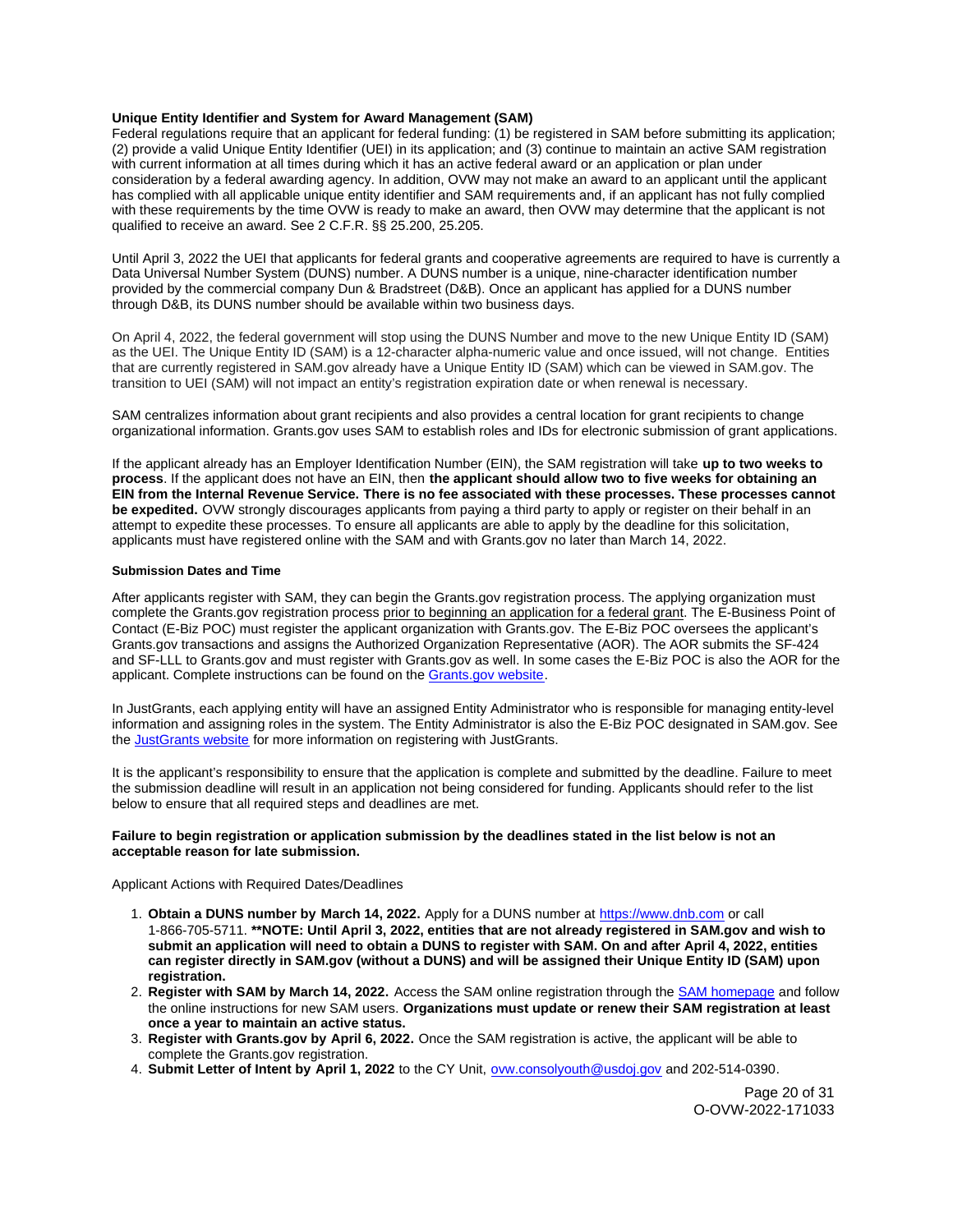- 5. **If necessary, request hardcopy submission by April 4, 2022.** Applicants that cannot submit an application electronically due to lack of internet access must contact the program at 202-514-0390 or [ovw.consolyouth@usdoj.gov](mailto:ovw.consolyouth@usdoj.gov) to request permission to submit a hardcopy application.
- 6. **Download updated version of Adobe Acrobat at least 48 hours before the [Grants.gov](https://Grants.gov) deadline.** Applicants are responsible for ensuring that the most up-to-date version of Adobe Acrobat is installed on all computers that may be used to download the solicitation and to submit the SF-424 and SF-LLL on [Grants.gov](https://Grants.gov). Go to the [Adobe Software](https://www.grants.gov/web/grants/applicants/adobe-software-compatibility.html)  [Compatibility](https://www.grants.gov/web/grants/applicants/adobe-software-compatibility.html) page to verify that the Adobe software version is compatible with [Grants.gov.](http://www.grants.gov)
- 7. **Submit the SF-424 and SF-LLL in [Grants.gov](https://Grants.gov) as early as possible, but no later than 24 48 hours prior to the [Grants.gov](https://Grants.gov) deadline.** Applicants may find this funding opportunity on [Grants.gov](https://Grants.gov) by using the CFDA/Assistance Listing number, [Grants.gov](https://Grants.gov) opportunity number, or the title of this solicitation, all of which can be found on the cover page. Submitting the SF-424 and SF-LLL well ahead of the [Grants.gov](https://Grants.gov) deadline provides time to correct any rejections. The [Grants.gov](https://Grants.gov) Workspace Status will change from "In Progress" to "Submitted" once the application has been successfully submitted in [Grants.gov.](https://Grants.gov) Within 48 hours after submitting the application in [Grants.gov,](https://Grants.gov) the applicant should receive four notifications from [Grants.gov](https://Grants.gov) (i.e., submission receipt, validation receipt, grantor agency retrieval receipt, and agency tracking number assignment). Note: It is possible to receive the submission receipt and then receive a rejection notice a few minutes or hours later.
- 8. **Register the Entity Administrator and the Application Submitter with JustGrants as early as possible but no later than 48-72 hours before the JustGrants deadline.** Within 24 hours AFTER receiving a confirmation email from [Grants.gov](https://Grants.gov), the applicant will receive an email from **DIAMD-NoReply@usdoj.gov** with instructions on how to create a JustGrants account. Once registered in JustGrants, the Application Submitter will receive an emailed link to complete the rest of the application in JustGrants. The Entity Administrator also will need to log into JustGrants to review and invite the applicant's Authorized Representative(s) before an application can be submitted. More information on JustGrants roles is available on the [JustGrants website.](https://justicegrants.usdoj.gov/getting-started#secureOnboarding)
- 9. **Submit the complete application package at least 24 48 hours prior to the JustGrants deadline.** Some of the application components will be entered directly into JustGrants, and others will require uploading attached documents. Therefore, applicants will need to allow ample time before the JustGrants deadline to prepare each component. Applicants may save their progress in the system and revise the application as needed prior to hitting the Submit button at the end of the application in JustGrants. The Application Submitter, Entity Administrator, and Authorized Representative(s) will receive an email from JustGrants confirming submission of the application.
- 10. **Confirm application receipt:** Applicants should closely monitor their email and JustGrants accounts for any notifications from [Grants.gov](https://Grants.gov) or JustGrants about a possible failed submission. The user who is authorized to submit applications on behalf of the organization is the one who will receive these notifications. OVW does not send out these notifications, nor does OVW receive a copy of these notifications. It is the applicant's responsibility to notify OVW of any problems with the application submission process. **Submitting the application components at least 48 hours before each deadline ([Grants.gov](https://Grants.gov) or JustGrants, as applicable) will enable the applicant to receive notice of a failed submission and provide an opportunity to correct the error before the applicable deadline.**

## **OVW Policy on Late Submissions/Other Submission Requirements**

Applications not submitted by **9:00 p.m. E.T.** on **April 12, 2022** will not be considered for funding, unless the applicant receives OVW permission to submit a late application. In limited circumstances, OVW will approve a request to submit an application after the deadline. The lists below provide a description of the circumstances under which OVW will consider such requests. Approval of a late submission request is not an indication of the application's final disposition. Applications approved for late submission are still subject to the review process and criteria described in this solicitation.

To ensure fairness for all applicants, OVW requires that applicants requesting late submission adhere to the following:

# **Experiencing Technical Difficulties Beyond the Applicant's Reasonable Control**

# Issue with SAM, [Grants.gov,](https://Grants.gov) or JustGrants Registration

- 1. Register and/or confirm existing registration at least three weeks prior to the application deadline to ensure that the individual who will be submitting the application has [SAM,](https://www.sam.gov/portal/SAM/#1) [Grants.gov,](https://Grants.gov) and JustGrants access and is the person registered to submit on behalf of the applicant.
- 2. Maintain documentation of when registration began, any issues related to registration, and all communication with technical support.

## **Note: Failure to begin the SAM, [Grants.gov,](https://Grants.gov) or JustGrants registration process in sufficient time (i.e., by the date identified in this solicitation) is not an acceptable reason for late submission.**

## Unforeseeable Technical Difficulties During the Submission Process

Contact [Grants.gov](https://Grants.gov) or OVW JustGrants, as applicable, for Applicant/User Support at least 24 hours prior to the

Page 21 of 31 O-OVW-2022-171033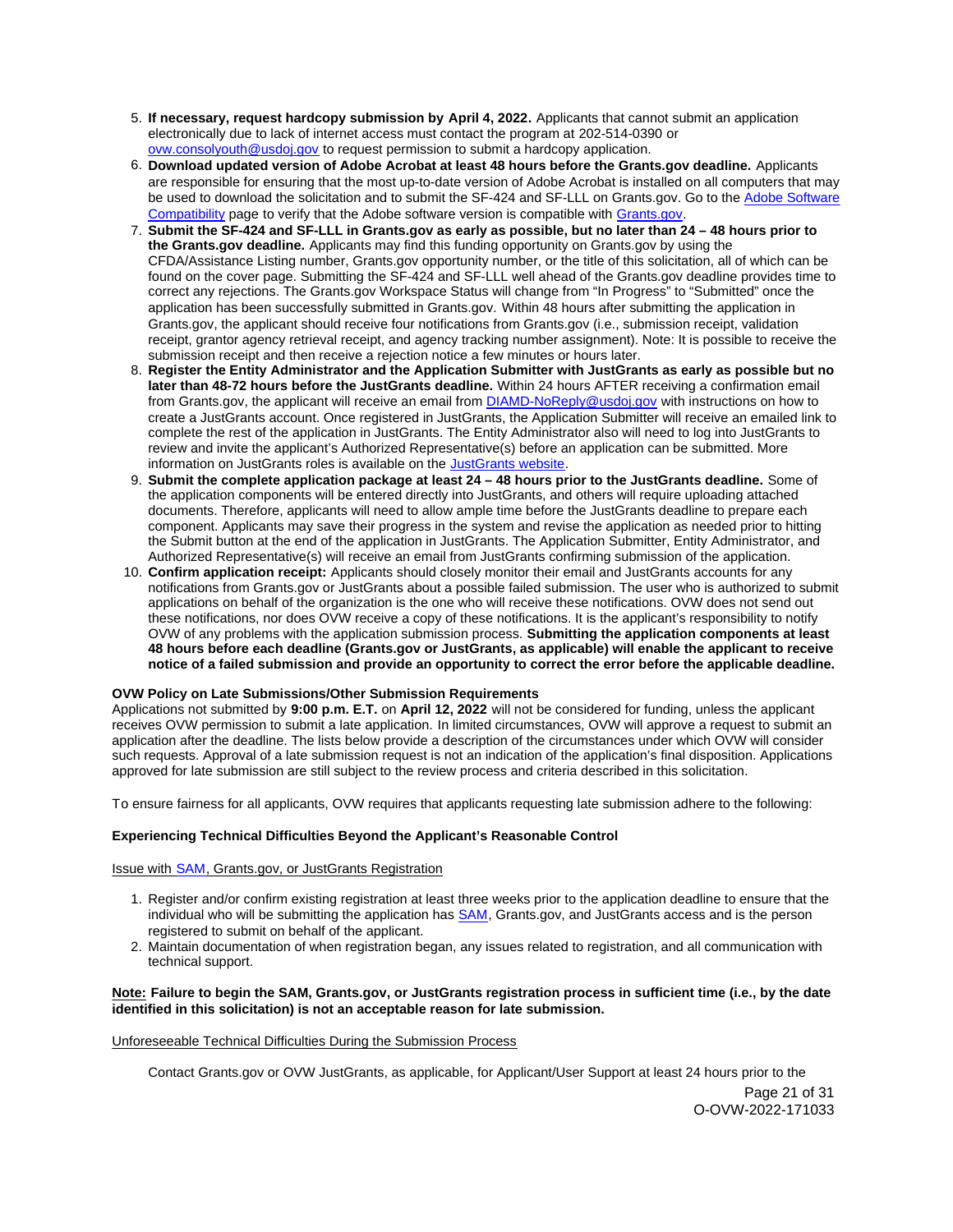applicable deadline.

- 2. Maintain documentation of all communication with [Grants.gov](https://Grants.gov) or JustGrants Applicant/User Support.
- 3. Prior to the applicable deadline, contact this program, via email at [ovw.consolyouth@usdoj.gov](mailto:ovw.consolyouth@usdoj.gov) indicating that the applicant is experiencing technical difficulties, including issues with SAM.gov. [Grants.Gov](https://Grants.Gov), or JustGrants, and would like permission to submit a late application. The email must include the following:
- A detailed description of the difficulty that the applicant is experiencing.
- The contact information (name, telephone, and email) for the individual making the late submission request.
- The applicant's DUNS/UEI number.
- [Grants.gov](https://Grants.gov) or JustGrants application numbers and User Support tracking numbers
- In the case of technical difficulties, the complete application packet (Proposal Narrative, Budget and Budget Narrative, MOU, Data Requested with Application survey).

**Common foreseeable technical difficulties for which OVW will not approve a late submission:** (1) Using an outdated version of Adobe Acrobat; and (2) Attachment rejection [\(Grants.gov](https://Grants.gov) will reject attachments with names that contain certain unallowable characters).

**Note:** Through [Grants.gov](https://Grants.gov) and JustGrants, OVW can confirm when submission began. Applicants that attempt final submission less than 24 hours before the deadline will not be considered for late submission. By beginning the final submission process 24-48 hours before the deadline, applicants should have sufficient time to receive notice of problems with their submissions and make necessary corrections.

# Severe Inclement Weather or Natural or Man-Made Disaster

- 1. Contact this program at [ovw.consolyouth@usdoj.gov](mailto:ovw.consolyouth@usdoj.gov) as soon as the applicant is aware of severe weather or a natural or man-made disaster that may impede the submission of an application by the deadline. The email should include a detailed description of the weather event or natural or man-made disaster. A detailed description includes when the event occurred, or is likely to occur, the impacted area, and the specific impact on the applicant and/or partners' ability to submit the application by the deadline (e.g., without power for "x" days, office closed for "x" days). If the application is complete and ready for the submission at the time the applicant notifies OVW, the application should be included with the email.
- 2. Applicants impacted by severe weather or a natural or man-made disaster occurring on the deadline must contact OVW within 48 hours after the due date or as soon as communications are restored.

#### **Note: OVW may not be able to accommodate all requests resulting from severe inclement weather or a natural or man-made disaster.**

OVW will review the request for late submission and required documents and notify the applicant whether the request has been approved or denied within 30 days of the submitted request.

## **Application Review Information**

#### **Review Criteria**

Applications will be scored based on the degree to which the application responds to each section and addresses each element in the section. Furthermore, applications will be scored based upon the quality of the response, capacity of the applicant and any partners, and the level of detail provided. Each element **must** be addressed in the section in which it is requested. Points may be deducted if the applicant does not include the information in the appropriate section regardless if it is included elsewhere within the application. Each section will be reviewed as a separate document and will be scored as such. Specifically, for the CY Program, scoring will be as follows:

- 1. Proposal narrative: (60) points, of which:
	- A. Purpose of the proposal: (10) points.
	- B. What will be done: (40) points.
	- C. Who will implement the proposal: (10) points.
- 2. Budget worksheet and budget narrative: (20) points.
- 3. MOU: (20) points.

Voluntary match or other cost sharing methods will not be considered in the evaluation of the application.

#### **Review and Selection Process**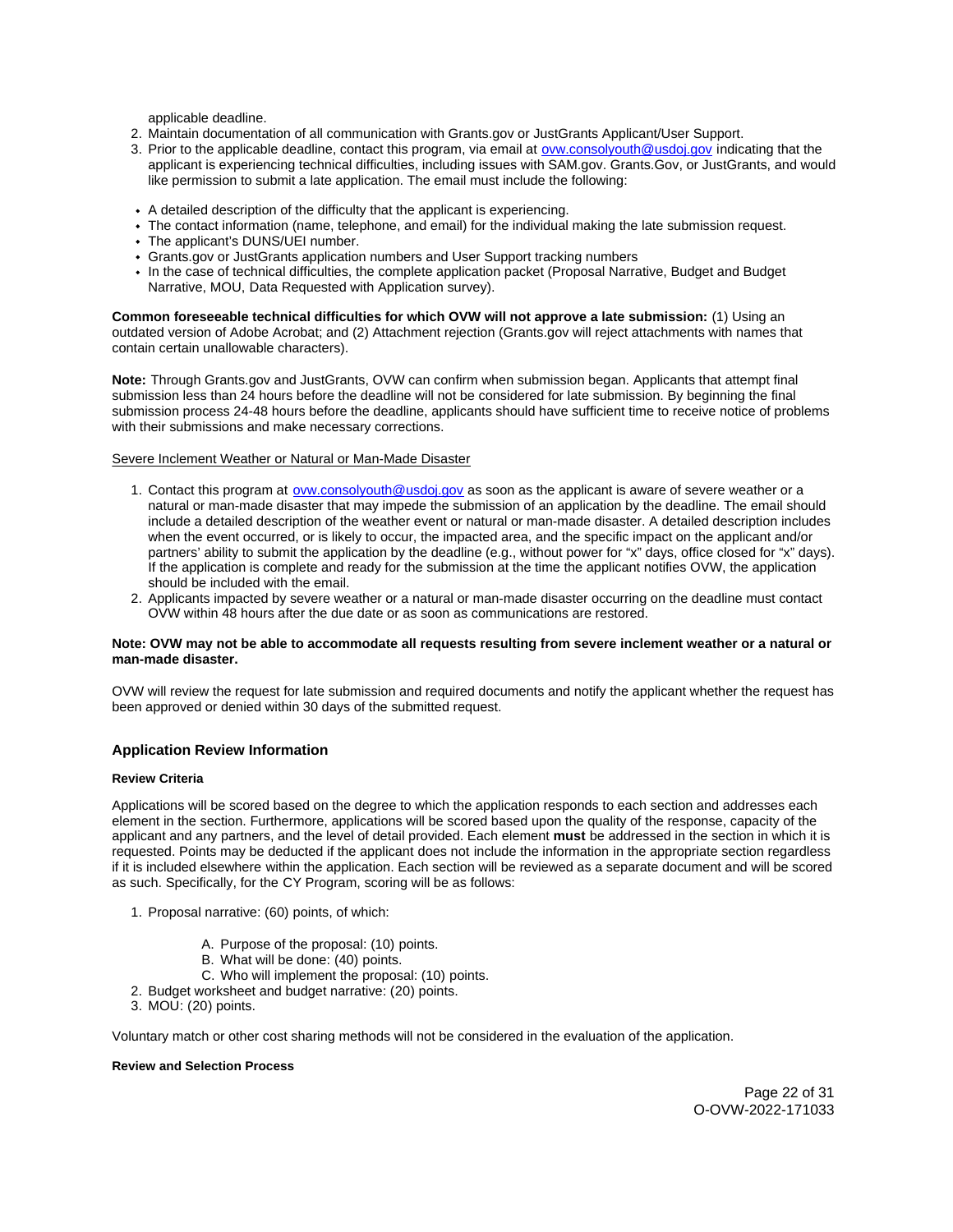Applications will be subject to a peer review and a programmatic review.

## Peer Review

OVW will subject all eligible, complete, and timely applications to a peer review process that is based on the criteria outlined in this solicitation. OVW may use internal reviewers, external reviewers, or a combination of both.

#### Programmatic Review

All applications that are considered for funding will be subject to a programmatic review. The programmatic review consists of assessing the application for compliance with the program's scope, activities that compromise victim safety, and, if applicable, past performance and priority area review. OVW reserves the right to deduct points from applications for the following reasons:

- 1. Activities that compromise victim safety and recovery and undermine offender accountability (deduct up to 50 points).
- 2. Out-of-scope and unallowable activities (deduct up to 50 points).
- 3. Past performance (deduct up to 25 points).
- 4. Formatting and Technical Requirements (deduct up to 5 points).

An application that is deemed to be substantially out-of-scope, proposes a substantial number of activities that are unallowable, or proposes activities that pose a significant threat to victim safety or a serious breach of confidentiality will not be considered for funding. **An applicant with considerable past performance issues may receive a deduction in points as described above or be removed from consideration entirely regardless of the application's peer review score.** 

### Past Performance Review

As a part of the programmatic review process described above, applicants with current or recently closed OVW awards will be reviewed for past performance and risk based on the elements listed below.

- 1. Adherence to the grant program's statutory purpose and requirements.
- 2. Implementation of the project according to plan, without significant obstacles and/or challenges.
- 3. Implementation of the project within the original period of performance.
- 4. Drawdown of funds commensurate with the level of program activities completed.
- 5. Management of award such that applicant has had uninterrupted access to funds.
- 6. Attendance at/participation in all required OVW-sponsored training and technical assistance events.
- 7. Timely resolution of issues identified during programmatic monitoring.
- 8. Completion of close-out of prior awards within 120 days of the project end date.
- 9. Timely resolution of issues necessary to close out prior awards.
- 10. Timely resolution of issues identified during financial monitoring.
- 11. Timely response to OVW requests.
- 12. Development of deliverables that support the project goals and objectives and are of acceptable quality.
- 13. Implementation of the project as designed without unjustified modification.
- 14. Timely submission of federal financial reports (FFR).
- 15. Timely submission of performance reports.
- 16. Submission of complete and accurate performance reports.
- 17. Adherence to the terms and conditions of existing grant award(s) from OVW.

Prior to making an award, OVW is required to review and consider any information about applicants included in the designated integrity and performance system accessible through SAM (currently the Federal Award Performance and Integrity Information System or FAPIIS). Applicants may review and comment on information in FAPIIS about themselves that another federal awarding agency has previously entered. OVW will consider the applicant's comments as well as other information available in FAPIIS in making its judgment about the risk posed by making an award to the applicant as described in 2 C.F.R. § 200.206.

Absent explicit statutory authorization or written delegation of authority to the contrary, all final award decisions will be made by the OVW Director, who also may give consideration to factors including, but not limited to, reaching underserved populations, geographic diversity, OVW priorities, past performance, and available funding when making awards. All award decisions are final and not subject to appeal.

# High-Risk Grantees

Based on DOJ's assessment of each grantee with regard to current or previous funding, unresolved audit issues, delinquent programmatic and fiscal reporting, and prior performance, a grantee may be designated "high-risk." Awards to high-risk grantees may carry special conditions such as increased monitoring and/or prohibitions on drawing down funds

> Page 23 of 31 O-OVW-2022-171033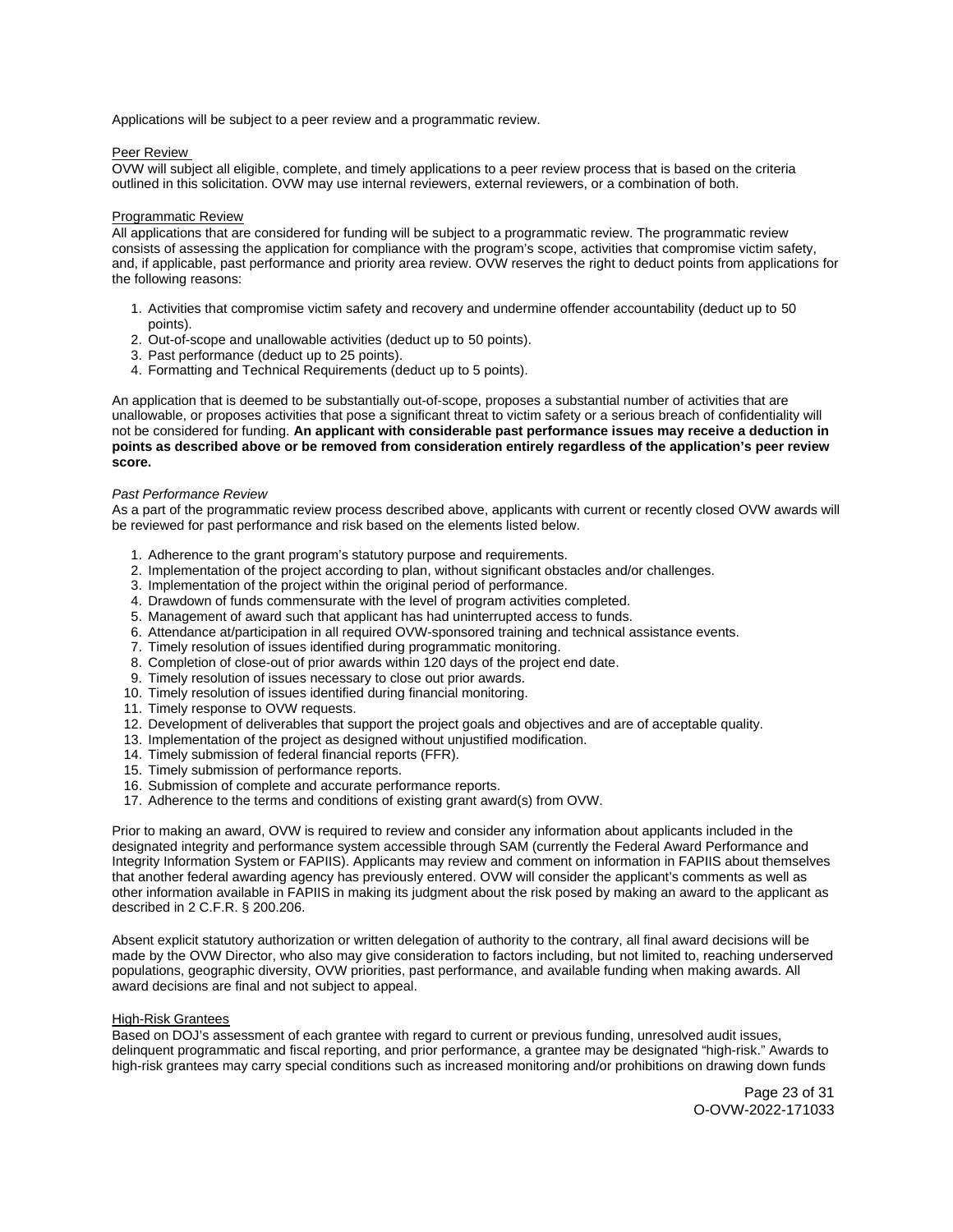until certain requirements are met. High-risk grantees with substantial or persistent performance or compliance issues, long-standing open audits, or open criminal investigations may not be considered for funding.

## **Anticipated Announcement and Federal Award Dates**

It is anticipated that all applicants will be notified of the outcome of their applications by October 1, 2022.

## **Federal Award Administration Information**

#### **Federal Award Notices**

Successful applicants will receive OVW award notifications electronically from JustGrants (not [Grants.gov](https://Grants.gov)). Recipients will be required to log into JustGrants to review and accept the award. The Authorized Representative must acknowledge having read and understood all sections of the award instrument and submit the required declaration and certification to accept the award; these steps will be completed electronically in JustGrants.

## **Administrative, National Policy, and Other Legal Requirements**

#### Information for All Federal Award Recipients

Applicants selected for awards must agree to comply with additional legal, administrative, and national policy requirements. OVW strongly encourages applicants to review the information pertaining to these additional requirements prior to submitting an application. This information can be found in the section of the [Solicitation Companion Guide](https://www.justice.gov/ovw/resources-applicants) entitled "Post-Award Requirements for All Federal Award Recipients."

Terms and conditions for OVW awards are available on the [OVW website.](https://www.justice.gov/ovw/award-conditions) These terms are subject to change prior to the issuance of the awards.

## Violence Against Women Act Non-Discrimination Provision

The Violence Against Women Reauthorization Act prohibits OVW grantees from excluding, denying benefits to, or discriminating against any person on the basis of actual or perceived race, color, religion, national origin, sex, gender identity, sexual orientation, or disability in any program or activity funded in whole or in part by OVW. Recipients may provide sex-segregated or sex-specific programming if doing so is necessary for the essential operation of a program, so long as the recipient provides comparable services to those who cannot be provided with the sex-segregated or sexspecific programming. Additional information on the civil rights obligations of OVW funding recipients can be found in the [Solicitation Companion Guide](https://www.justice.gov/ovw/resources-applicants) under "Civil Rights Compliance."

#### Accessibility

Recipients of OVW funds must comply with applicable federal civil rights laws, which, among other things, prohibit discrimination on the basis of disability and national origin. Compliance with these laws includes taking reasonable steps to ensure that persons with limited English proficiency have meaningful access to recipients' programs and activities and that these programs and activities are readily accessible to individuals with disabilities. More information on these obligations is available in the [Solicitation Companion Guide](https://www.justice.gov/ovw/resources-applicants) under "Civil Rights Compliance."

## **General Information about Post-Federal Award Reporting Requirements**

OVW grantees are required to submit semi-annual performance reports and quarterly Federal Financial Reports (SF-425). Appropriate performance report forms will be provided to all applicants selected for an award. Forms will be submitted electronically. Future awards and fund drawdowns may be withheld if reports are delinquent. For more information on post award reporting requirements, including requirements for certain recipients to report information on civil, criminal, and administrative proceedings in FAPIIS, see the [Solicitation Companion Guide](https://www.justice.gov/ovw/resources-applicants) and the award condition on recipient integrity and performance matters available on the [OVW website.](https://www.justice.gov/ovw/award-conditions)

# **Federal Awarding Agency Contact(s)**

For assistance with the requirements of this solicitation, contact the following:

- Programmatic questions, contact this program at 202-514.0390 or [ovw.consolyouth@usdoj.gov.](mailto:ovw.consolyouth@usdoj.gov)
- Financial questions, contact 888-514-8556 or ovw.gfmd@usdoj.gov
- Technical questions:
	- [Grants.gov](https://Grants.gov) Applicant Support at 800-518-4726 or support@grants.gov
	- OVW JustGrants Support at 1-866-655-4482 or [OVW.JustGrantsSupport@usdoj.gov](mailto:OVW.JustGrantsSupport@usdoj.gov)

Page 24 of 31 O-OVW-2022-171033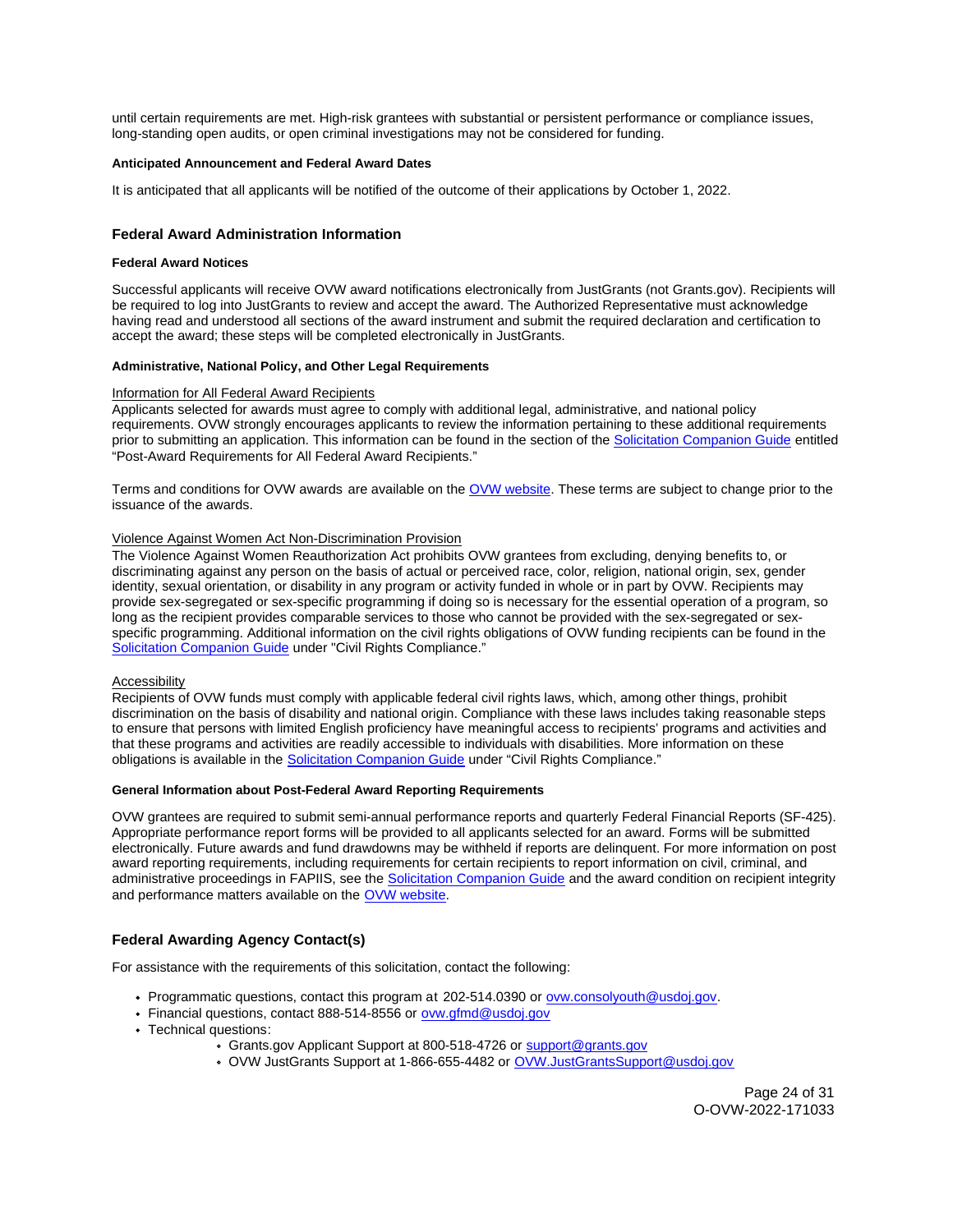## **Other Information**

#### **Public Reporting Burden- Paper Work Reduction Act Notice**

Under the Paperwork Reduction Act, a person is not required to respond to a collection of information unless it displays a currently valid OMB control number. OVW tries to create forms and instructions that are accurate, can be easily understood, and impose the least possible burden on applicants. The estimated average time to complete and file this form is 30 hours. Comments regarding the accuracy of this estimate or suggestions for simplifying this form can be submitted to the Office on Violence Against Women, U.S. Department of Justice, 145 N Street, NE, Washington, DC 20530.

## **Note: Any materials submitted as part of an application may be released pursuant to a request under the Freedom of Information Act.**

# **Application Checklist**

Applicants must submit a fully executed application to OVW, including all required supporting documentation. Prior to peer review, OVW will not contact applicants for missing items. Additionally, if an applicant plans to submit an application under any other OVW grant program this fiscal year, it is the applicant's responsibility to ensure that only documents pertinent to this solicitation are included with this application. OVW will not redirect documents that are inadvertently submitted with the wrong application (e.g., a Rural Program letter submitted with a Transitional Housing Program application will not be transferred to the Rural application).

| <b>Application Document</b>                                                                 | <b>Date Completed</b> |
|---------------------------------------------------------------------------------------------|-----------------------|
| 1. Application for Federal Assistance: SF-424.                                              |                       |
| 2. Disclosure of Lobbying Activities (SF-LLL).                                              |                       |
| 3. Proposal Abstract.                                                                       |                       |
| 4. Letter of Intent.                                                                        |                       |
| 5. Surveys:                                                                                 |                       |
| a. Pre-Award Risk Assessment.<br>b. CY Program DRA.                                         |                       |
| 6. Proposal Narrative:                                                                      |                       |
| a. Purpose of the Proposal.<br>b. What Will Be Done.<br>c. Who Will Implement the Proposal. |                       |
| 7. Budget Worksheet and Budget Narrative.                                                   |                       |
| 8. Indirect Cost Rate Agreement (if applicable).                                            |                       |
| 9. Applicant Financial Capability Questionnaire (if applicable).                            |                       |
| 10. Disclosure of Process Related to Executive Compensation (if applicable).                |                       |
| 11. Memorandum of Understanding                                                             |                       |
| 12. Letter of Nonsupplanting.                                                               |                       |
| 13. Confidentiality Notice Form.                                                            |                       |
| 14. Application Disclosure(s) of Duplication in Cost Items.                                 |                       |

# **Survey Questions**

# **CY DRA**

Children and Youth Data Requested with Application

Applicants must respond to each question. The Data Requested with Application questionnaire is a required element and must be fully completed and submitted to successfully apply for this program.

Grant Point of Contact Information

1. Provide the following information for the grant point-of-contact. This person must be an employee of the applicant.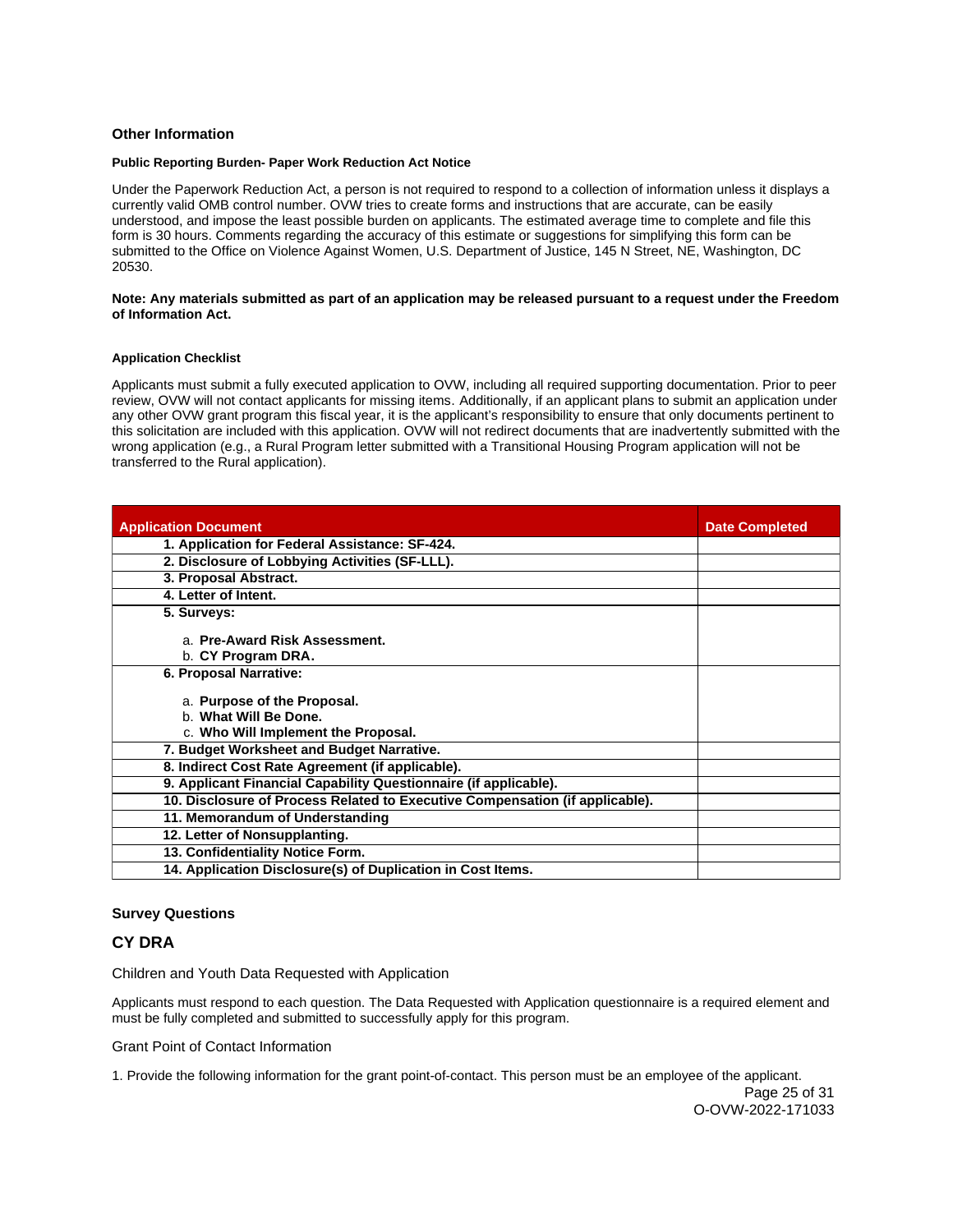Name

**Title** 

Address

Telephone number

Email address

Organizational Questions

2. Is the applicant (the organization whose unique entity identifier/DUNS number is being used for the application) serving as a fiscal agent? A fiscal agent is an entity that does not participate in implementation of the project and passes all funds through to subrecipients, conducting minimal administrative activities. Note: The fiscal agent must be an eligible applicant for the program.

List all subrecipients

The applicant must check the box to acknowledge that the applicant will be responsible for all applicable statutory, fiscal, and programmatic requirements, including those of 2 C.F.R. Part 200, as well as all project deliverables.

3. Has the applicant expended \$750,000 or more in federal funds in the applicant's past fiscal year?

Specify the end date of the applicant's fiscal year.

4. Is the applicant a nonprofit organization that holds money in offshore accounts for the purpose of avoiding paying the tax described in section 511(a) of the Internal Revenue Code?

5. Is the applicant a nonprofit organization that uses the Internal Revenue Service's three-step safe-harbor procedure to establish a rebuttable presumption that its executives' compensation is reasonable? For additional information about the safe-harbor procedure, see "Disclosure of Process Related to Executive Compensation" in the Budget and Associated Documentation section of this solicitation.

Note: Applicant must upload the required Disclosure of Process Related to Executive Compensation in the Budget/Financial Attachments section of JustGrants.

6. Is the applicant one of the following (check all that apply). Note: Checking any of these categories will not determine eligibility for funding; eligibility criteria, including related documentation requirements, are set forth in the Eligibility section of the solicitation.

7. Does the application propose to focus on a rural community or area (as defined by 34 U.S.C. 12291(a)(26))?

8. Is the applicant a federally recognized tribe?

9. Is the applicant a tribal organization as defined by 34 U.S.C. 12291(a)(38)?

Applicant as Partner Information – CY

10. Is the applicant a partner/subrecipient on a current grant or pending application for the Children and Youth grant program?

A. Select if a partner/subrecipient on a current award.

Year of award

Role of partner/subrecipient on current award

B. Select if a partner/subrecipient on another pending application.

Name of applicant organization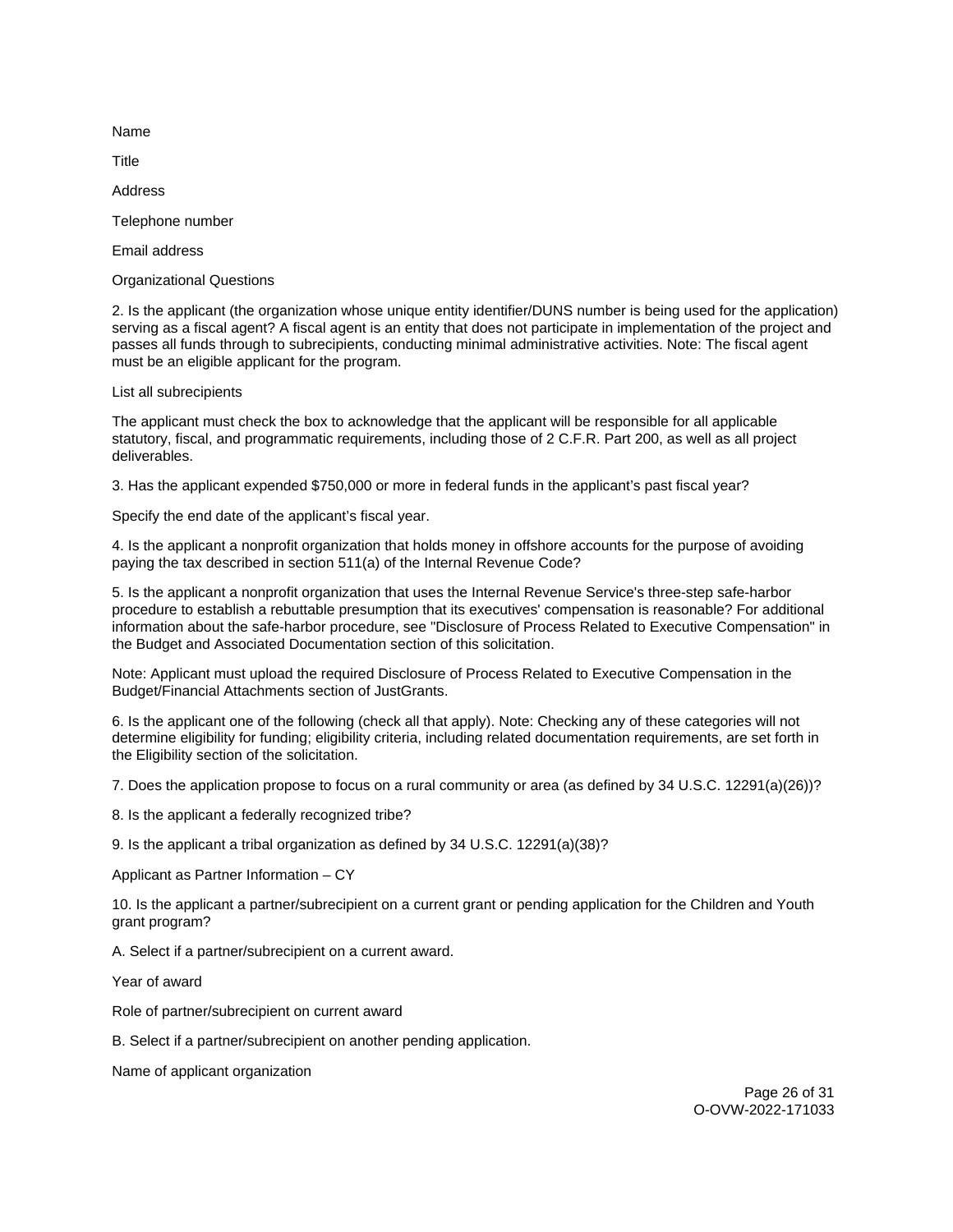11. Is the applicant a partner/subrecipient on a current grant or pending application for the Engaging Men grant program?

A. Select if a partner/subrecipient on a current award.

Year of the award

Role of the partner/subrecipient on a current award

B. Select if a partner/subrecipient on another pending application.

Name of applicant organization

Proposed Partner Information – CY

12. Are any proposed partner(s)/subrecipient(s) on this application also a recipient, or partner/subrecipient, on a current grant or another pending application for the Children and Youth grant program?

A. Provide the following information for each partner/subrecipient.

Partner/subrecipient name

Year of award or pending application

Role of partner/subrecipient on current award or pending application

B. Provide the following information for each partner/subrecipient.

Partner/subrecipient name

Year of award or pending application

Role of partner/subrecipient on current award or pending application

C. Provide the following information for each partner/subrecipient.

Partner/subrecipient name

Year of award or pending application

Role of partner/subrecipient on current award or pending application

13. Are any proposed partner(s)/subrecipient(s) on this application also a recipient, or partner/subrecipient, on a current grant or another pending application for the Engaging Men grant program?

A. Provide the following information for each partner/subrecipient.

Partner/subrecipient name

Year of the award or pending application

Role of partner/subrecipient on current award or pending application

B. Provide the following information for each partner/subrecipient.

Partner/subrecipient name

Year of the award or pending application

Role of partner/subrecipient on current award or pending application

C. Provide the following information for each partner/subrecipient.

Partner/subrecipient name

Page 27 of 31 O-OVW-2022-171033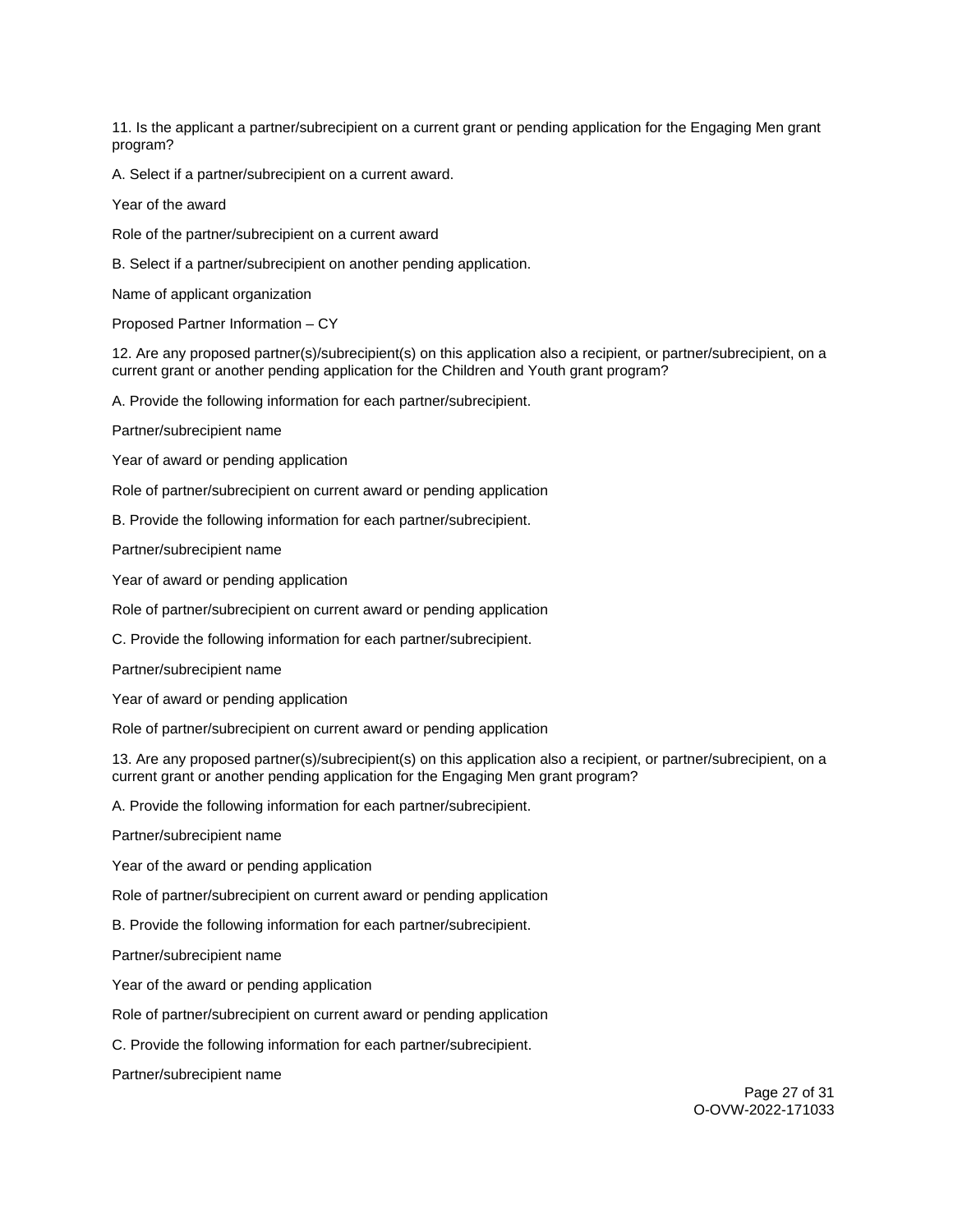Year of the award or pending application

Role of partner/subrecipient on current award or pending application

Applicant Direct Recipient – CY

14. Has the applicant ever been a direct recipient of any of the following grant programs? Check all that apply.

A. CEV - Grants to Assist Children and Youth Exposed to Violence

List the year(s) applicant received funding

B. CY - Grants to Prevent and Respond to Domestic Violence, Dating Violence, Sexual Assault, and Stalking Against Children and Youth Program

List the year(s) applicant received funding

C. CYEM - Consolidated Grant Program to Address Children and Youth Experiencing Domestic and Sexual Assault and Engage Men and Boys as Allies

List the year(s) applicant received funding

D. EM - Grants to Engage Men and Boys as Allies in the Prevention of Violence Against Women and Girls

List the year(s) applicant received funding

E. EMY - Engaging Men and Youth in Preventing Domestic Violence

List the year(s) applicant received funding

F. STEP - Supporting Teens through Education and Prevention

List the year(s) applicant received funding

G. Youth Services - Services to Advocate for and Respond to Youth

List the year(s) applicant received funding

OVW Priority Areas and Grant Activities – CY

15. Does the application propose to address OVW Priority Area #4: Expand economic justice and financial advocacy for survivors of sexual assault, domestic violence, dating violence, and stalking, including as a tool for violence prevention?

16. Does the application propose to address OVW Priority Area #5: Improve outreach, services, civil and criminal justice responses, prevention, and support for survivors of sexual assault, domestic violence, dating violence, and stalking from underserved communities, particularly LGBTQ and immigrant communities?

Identify which underserved community(ies) the application proposes to address.

17. Identify the percentage of grant activities, should the application be funded, that will address each of the following issues (the total percentages should not exceed 100)

Applicant and Project Information – CY

18. Identify applicant type.

Agency of a unit of local government (e.g., Police Department, Prosecutor's Office, Department of Parks and Recreation)

Child Advocacy Center (CAC)

Child or Youth Serving Agency or Organization (non-governmental)

Page 28 of 31 O-OVW-2022-171033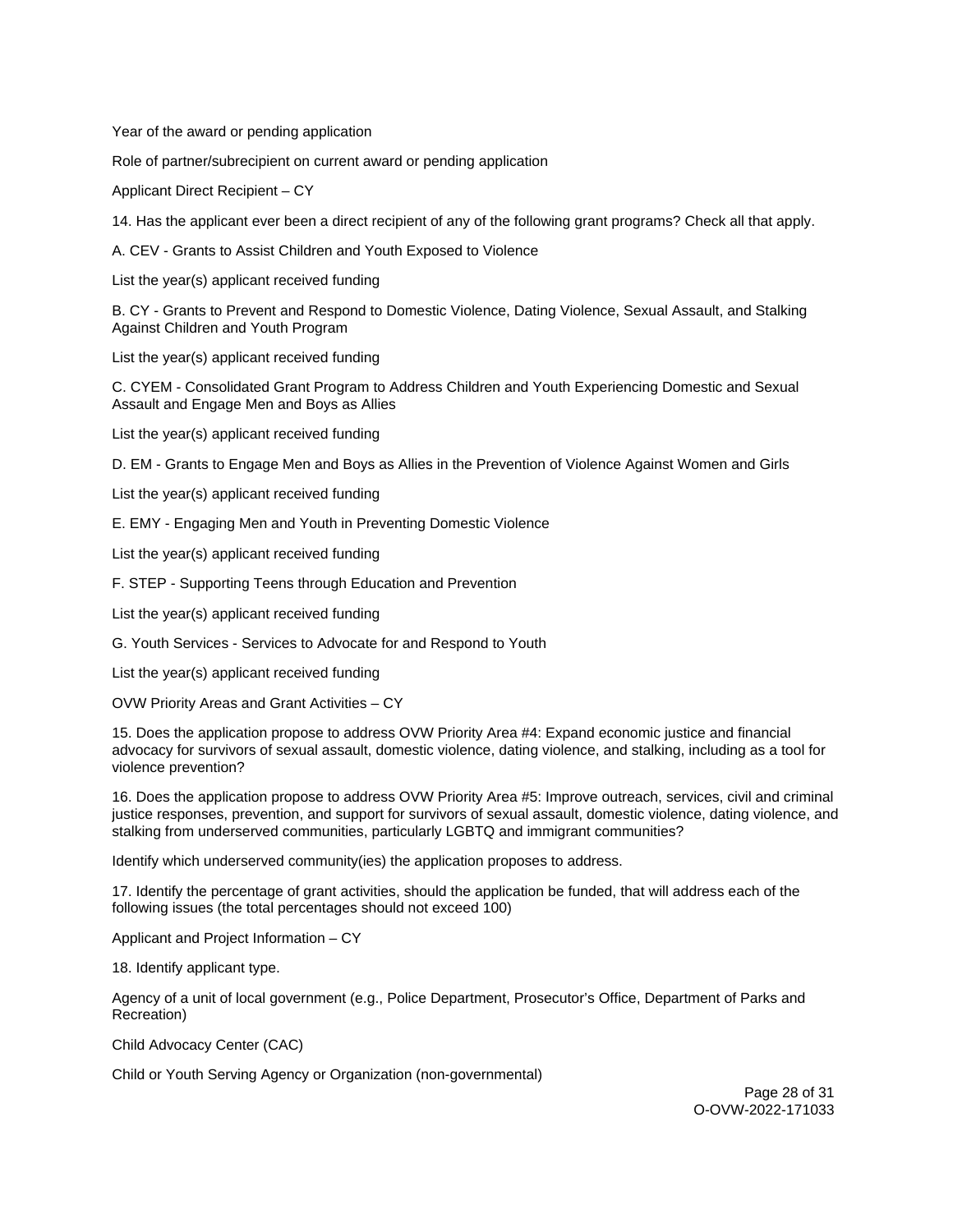Community-Based Organization (non-child/youth focus)

Domestic Violence Coalition

Dual Domestic Violence and Sexual Assault Coalition

Faith-Based Organization or Program

Health Care Organization (medical)

Mental Health Organization

School or School District

Sexual Assault Coalition

Tribal Government

Tribal Organization

Unit of Local Government (e.g., City, County, Parish)

Victim Service Provider

19. Which Purpose Area does the application address? The application may only address one Purpose Area.

Purpose Area #1 Services and Training to Address Children Exposed to Domestic Violence, Dating Violence, Sexual Assault, Stalking, and Sex Trafficking (within ages 0-10)

Purpose Area #2 Creating Safer Communities for Youth: Prevention, Intervention, Treatment, and Response Services for Youth Impacted by Domestic Violence, Dating Violence, Sexual Assault, Stalking, and Sex Trafficking (within ages 11-24)

Purpose Area #3 Providing School-Based Services: Prevention, Intervention, and Response to Dating Violence, Sexual Assault, Stalking, and Sex Trafficking (within ages 5-19)

20. State the specific age range of the children and/or youth this application will address. Note: Applicants may address the full age range for the chosen purpose area, however, OVW encourages applicants to focus on a specific age group within the full age range (e.g.,  $3 - 5$ ,  $6 - 10$ ,  $11 - 15$ ,  $18 - 24$ ).

21. State where the project will be implemented.

22. Provide the name and entity type for each required partner. Note: reference the partner requirements in the Eligibility section of this solicitation.

A. Victim Service Provider

Name of partner

Entity type

B. Community-Based Organization

Name of partner

C. School or School District

Name of partner

Entity type

23. Provide the name and entity type for each non-required partner.

Page 29 of 31 O-OVW-2022-171033